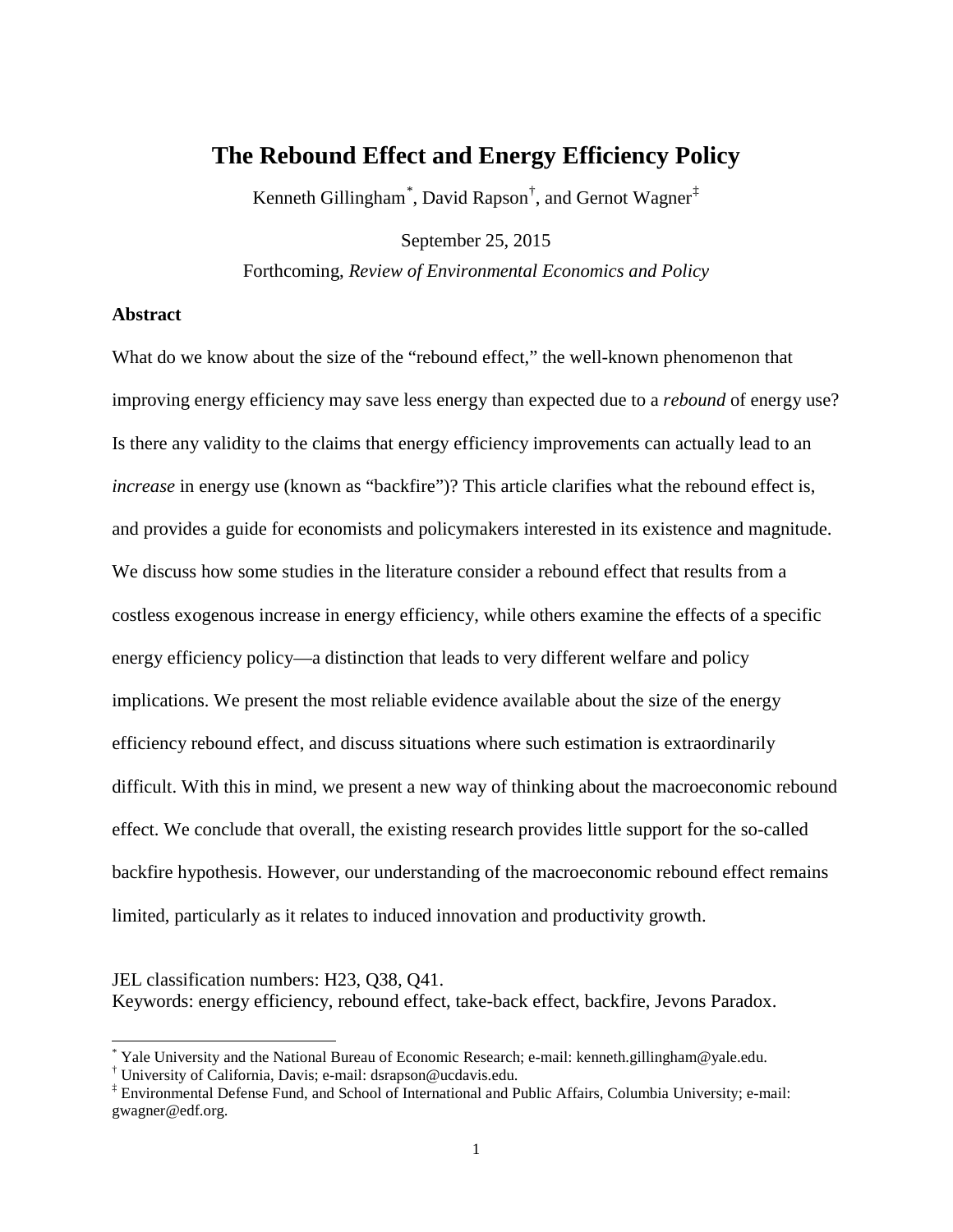# **INTRODUCTION**

Buy a more fuel-efficient car, drive more. This is perhaps the simplest illustration of what has come to be known as the "rebound effect"—the phenomenon that an increase in energy efficiency may lead to less energy savings than would be expected by simply multiplying the change in energy efficiency by the energy use prior to the change. The existence of the rebound effect has been clear for a long time. In fact, [Jevons \(1865\)](#page-35-0) hypothesized that greater energy efficiency may even lead to a "backfire," whereby industrial energy use *increases*. However, the size of the rebound effect is much less clear. There is great variation in estimates, which stems from differences in definitions of the rebound effect, as well as in the quality of the data and the empirical methodologies used to estimate it. This has clear policy implications because both researchers and policy makers need reliable information about the magnitude of the rebound effect to evaluate the energy savings and economic welfare implications of energy efficiency policies. While the rebound effect is just one component of this more important analysis, it has received significant attention, including in the popular media, which is often in search of 'counter-intuitive' results.

The goal of this article is to more clearly define the rebound effect in the context of energy efficiency improvements, including clarifying its various channels, and to critically assess the literature that estimates its magnitude. In particular, we distinguish between the rebound effect from a costless exogenous energy efficiency improvement—what we will refer to here as a zero-cost breakthrough—and the rebound effect from an actual (typically costly) energy efficiency policy—what we will refer to here as a policy-induced improvement. Recognition of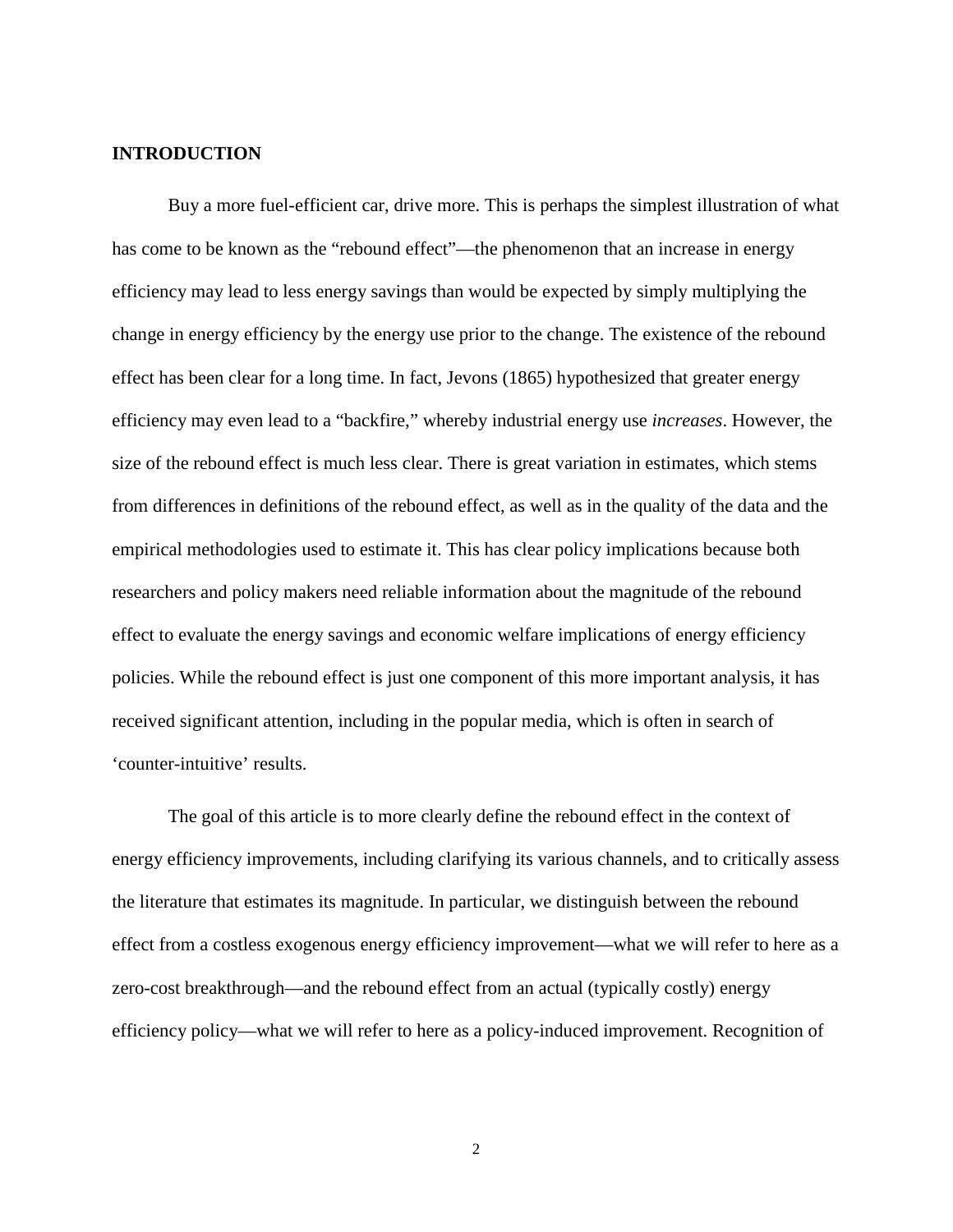this distinction can be helpful for interpreting estimates in the literature, which often conflate the two, leading to inappropriate conclusions and an exaggerated rebound effect.

The most common approach in the literature for estimating the rebound effect is to empirically estimate fuel price or operating cost elasticities of demand. However, such estimates should be treated with caution precisely because they conflate the zero-cost breakthrough and policy-induced improvement effects. When we consider the cumulative rebound effect, especially if we include rebound effects that may occur at the macroeconomic level, reliable empirical estimates are much harder to come by.

The article is structured as follows. First we define the different components of the rebound effect. Then we review the quantitative evidence in the literature on the different microeconomic and macroeconomic channels of the rebound effect and discuss challenges to identifying causal rebound effects for each channel. We conclude with a discussion of the implications of the rebound effect for energy efficiency policy.<sup>[1](#page-2-0)</sup>

# **DEFINING THE REBOUND EFFECT**

The classic way that researchers have approached the rebound effect in the literature has been to consider an improvement in energy efficiency and then compare the *achieved* reductions in energy use to those *forecasted* without any consumer and market responses to the energy efficiency improvement. Such consumer and market-wide responses are likely to occur because the energy efficiency improvement itself changes relative prices (and, thus, real income). The

<span id="page-2-0"></span> $1$  Throughout the article, we highlight common misconceptions about the rebound effect and how to address them. See the online supplementary materials for a table that summarizes the main misconceptions about the rebound effect.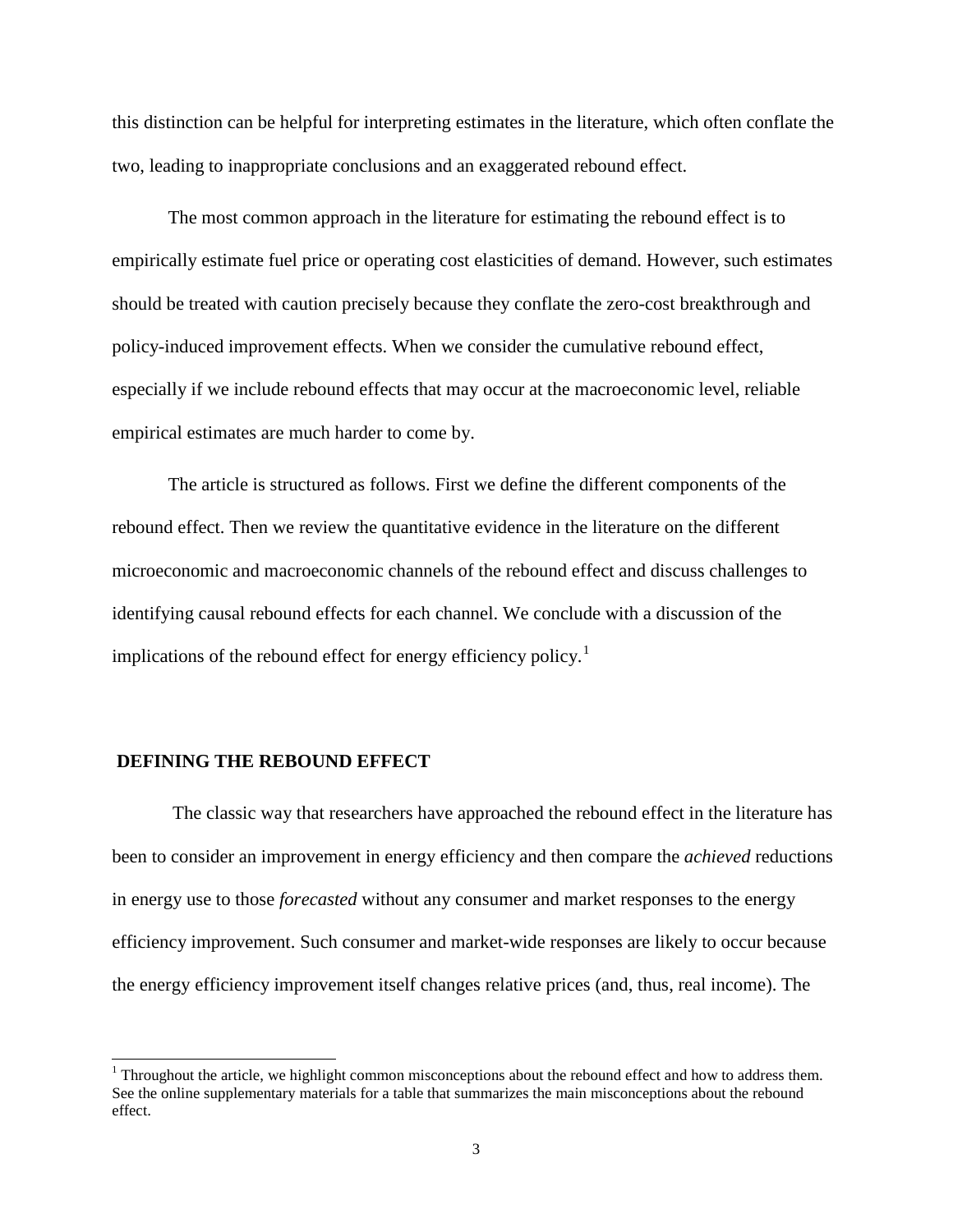rebound effect is then expressed as the percentage of the forecasted reduction in energy use that is 'lost' due to the sum of the consumer and market responses.

To illustrate, consider an air conditioner with annual electricity use of 100 kWh/year. Suppose a more efficient air conditioner shaved 10 kWh/year off this total before accounting for any consumer and market responses. If these responses increased electricity use by 1 kWh/year, then the rebound effect would be equal to 10 percent – i.e., 1 of the 10 kWh per year in expected energy savings would be "taken back" due to the consumer and market responses.<sup>[2](#page-3-0)</sup>

# **Exogenous vs. "Bundled" Improvements in Energy Efficiency**

Although this broad definition captures the essence of the rebound effect, it neglects the way in which energy efficiency is actually improved. The literature makes different assumptions about this key issue, which can cause misconceptions about exactly what the rebound effect is, how to estimate it, and how to interpret those estimates. It is helpful to begin with the distinction between (1) an *exogenous* increase in energy efficiency (holding other product attributes constant) and (2) a change in energy efficiency that is "bundled" with changes in other product attributes (e.g., a more energy-efficient air conditioner that is also smaller overall and, thus, can work in different windows), which may induce a change in the energy service provided and perhaps also in the cost of the product.[3](#page-3-1)

To illustrate this distinction, first consider an exogenous increase in energy efficiency—a zero-cost breakthrough—in which an innovation allows a product (e.g., an appliance)

<span id="page-3-0"></span> $<sup>2</sup>$  Here we follow the literature by defining the rebound effect with respect to energy. One could analogously define</sup> the rebound effect with respect to emissions [\(Thomas et al. 2013\)](#page-36-0), which in many cases is proportional to the energy rebound. Exceptions include biofuels policies that lead to indirect land use emissions, or policies that lead to fuel switching, for example from coal to natural gas, and, thus, from carbon to methane emissions.

<span id="page-3-1"></span><sup>3</sup> Energy is a demand that is derived from the consumers' demand for energy *services* (e.g., miles driven in a particular car, refrigeration). These energy services themselves may change along with the attributes of a product (e.g., a refrigerator with an ice maker provides a different energy service than a refrigerator without an ice maker).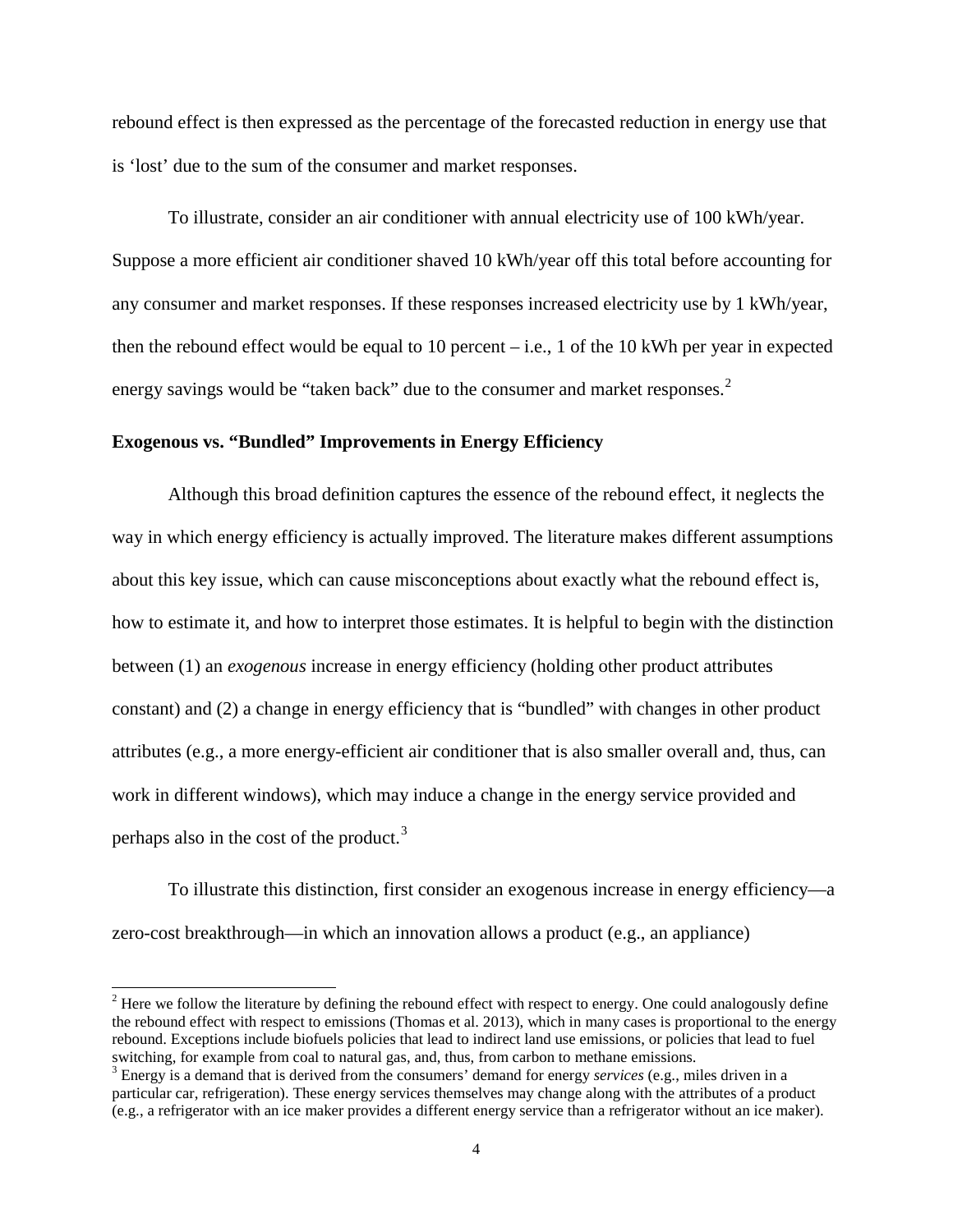manufacturer to increase energy efficiency costlessly, while holding all other attributes of the product the same. The resulting consumer and market responses are a *pure* rebound effect because they capture only those responses induced by the improvement in energy efficiency.

In contrast, consider a policy-induced improvement, whereby a policy *requires* manufacturers to improve the energy efficiency of a particular product. In this case, the energy efficiency improvement may be costly, potentially raising the price of the product. At the same time, the policy may induce or even necessitate changes in other attributes of the product, such as size, weight or capacity. In this case, both the price of the product and the energy service it provides may change along with the improvement in energy efficiency.[4](#page-4-0)

Thus, for both estimation and policy purposes, it is crucial to distinguish between zerocost breakthroughs and policy-induced improvements. If we are seeking to estimate a response attributed *directly* to an energy efficiency improvement, then the zero-cost breakthrough approach is likely to be a better measure of the rebound effect. Any empirical estimation that controls for all of the key attributes of a product is aiming to identify this pure effect. In fact, this is the most common approach used to estimate what most researchers call the rebound effect.

In contrast, if we are interested in the *overall* effect of a policy—the bundle of changes that occurs, including but not limited to energy efficiency—then focusing on a policy-induced improvement is the appropriate approach. In this case, the goal would be to estimate a compound effect that combines the energy savings from the efficiency improvement with the energy adjustments due to changes in the attributes and cost of the product. This estimate may even capture changes in sales of the product or other consequences. To calculate the policy-induced

<span id="page-4-0"></span> <sup>4</sup> There may be a continuum between zero-cost breakthroughs and policy-induced improvements, whereby a rebound effect captures some, but not all, of the changes from a policy. However, such intermediate cases may be more difficult to interpret in terms of policy implications. Thus, we focus our discussion here on the two extremes: zero-cost breakthrough and policy-induced improvement.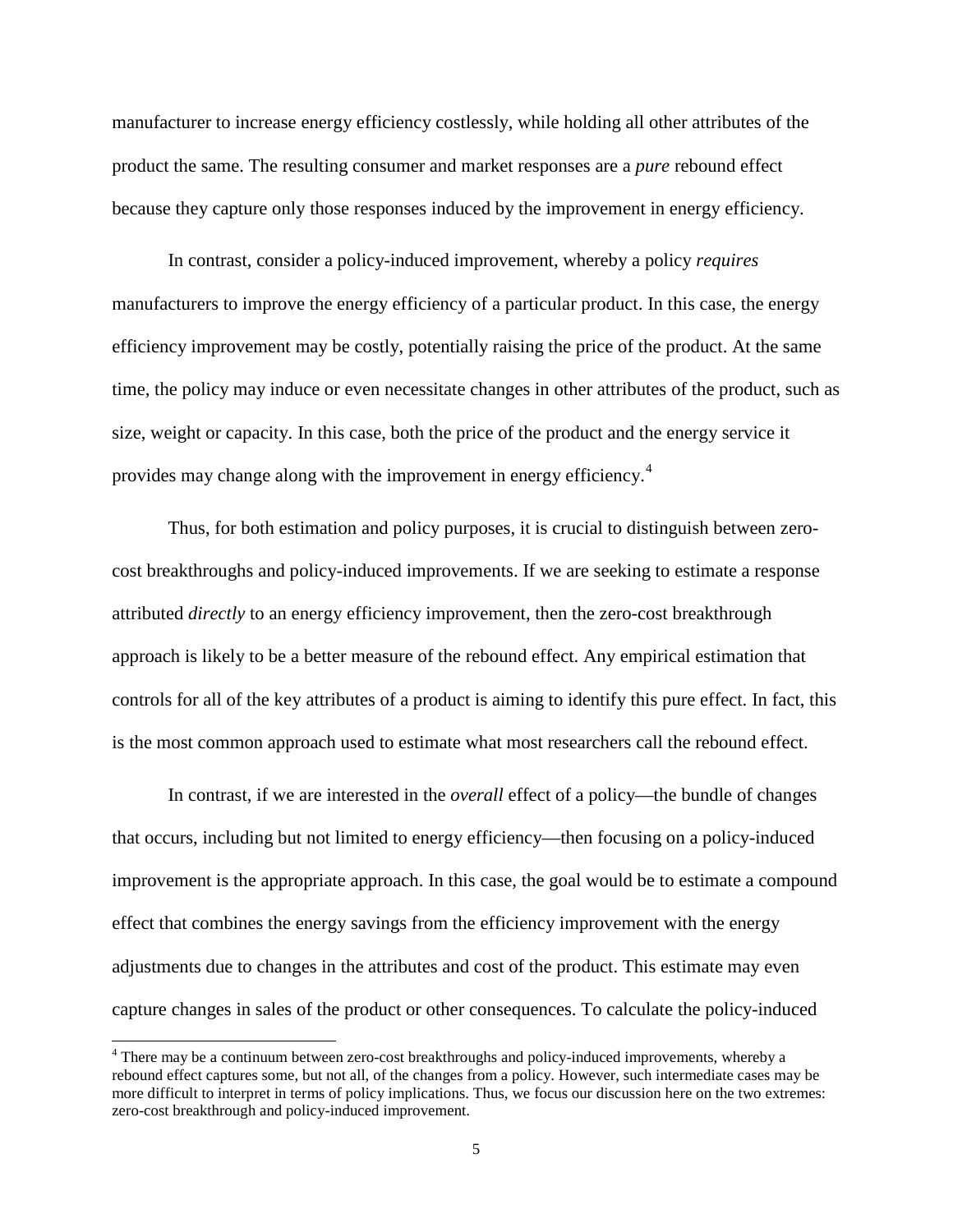improvement rebound effect, one could examine the difference in the forecasted energy savings (based on a simple engineering calculation) and the empirically estimated effect. This result may be appropriate for considering the energy implications of a specific policy, but is generally not equivalent to the more 'pure' concept of the rebound effect represented by the zero-cost breakthrough approach.

#### **Which is the Preferred Approach for Policy Analysis?**

Neither the zero-cost breakthrough nor the policy-induced improvement approach is unambiguously a better choice for policy analysis. The choice depends on context, and the specific question at hand. The zero-cost breakthrough approach, which isolates the effect of an exogenous energy efficiency improvement on the consumer and market responses, provides clear guidance on how changes in energy efficiency alone would change energy use. These results are likely to be more widely applicable than focusing on a specific policy-induced improvement, because the approach holds constant potentially confounding variables. Thus, the results can be used to establish the degree to which the rebound effect improves social welfare by providing cheaper energy services that consumers value. Moreover, if policy-induced energy efficiency improvements are associated with only negligible costs and changes in attributes, then estimates for zero-cost breakthrough may be similar to those for policy-induced improvements. However, in most cases, an energy efficiency policy also causes changes in costs and attributes. It is difficult to disentangle these responses empirically because it is essential to know *all* of the pertinent consumer and market responses to the improved efficiency, the changes in attributes, and the increased cost of the product itself. All of these responses (which comprise the policy's overall effect) play a role in what ultimately matters most to policy makers: the energy efficiency policy's effects on social welfare.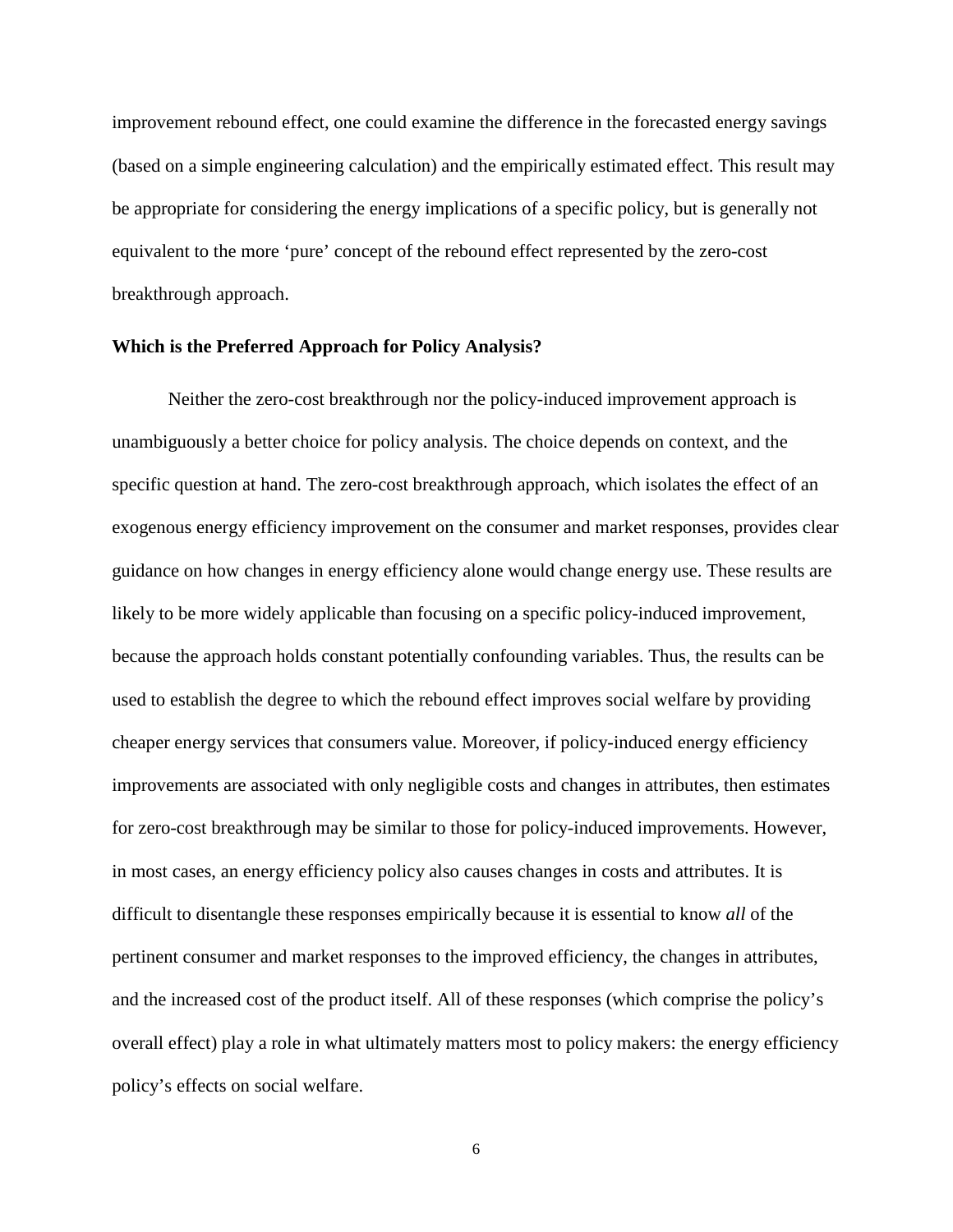#### **MICROECONOMIC CHANNELS FOR THE REBOUND EFFECT**

Before moving to empirical estimates of zero-cost breakthroughs and policy-induced improvements, it is useful to review some basic microeconomic theory to highlight the channels by which the microeconomic rebound occurs. These channels stem from the classic substitution and income effects of consumer theory. We focus only on consumer theory here, but address rebound effects from producers in our discussion of the macroeconomic rebound.

#### **Substitution and Income Effects**

When energy efficiency improves, the price of energy services changes. Substitution and income effects arise, which influence consumers' consumption of the energy services and, ultimately, energy use. Measuring these effects is not straightforward. In the case of a zero-cost breakthrough, the decline in the cost of the energy services implies that consumers will make a series of four adjustments to their consumption bundle,<sup>[5](#page-6-0)</sup> which may in turn affect their derived demand for energy. First, consumers will substitute *towards* the more energy-efficient product, which is now relatively less expensive. Second, consumers will substitute *away from* other now relatively more expensive goods.<sup>[6](#page-6-1)</sup> Third, the lower effective price for the energy service increases the consumer's purchasing power, which means consumers will further increase consumption of the more energy-efficient product (assuming it is a normal good). Finally, their increased purchasing power means that consumers will also increase their consumption of other normal goods. Each of these adjustments will either increase or decrease the amount of energy used for the consumer's consumption bundle.

<span id="page-6-1"></span><span id="page-6-0"></span><sup>&</sup>lt;sup>5</sup> Se[e Borenstein \(2015\)](#page-34-0) for a more technical discussion of these channels of behavioral adjustment. . <sup>6</sup> More broadly, consumers will change their bundle of consumption towards complements to (and away from substitutes for) the energy efficient product.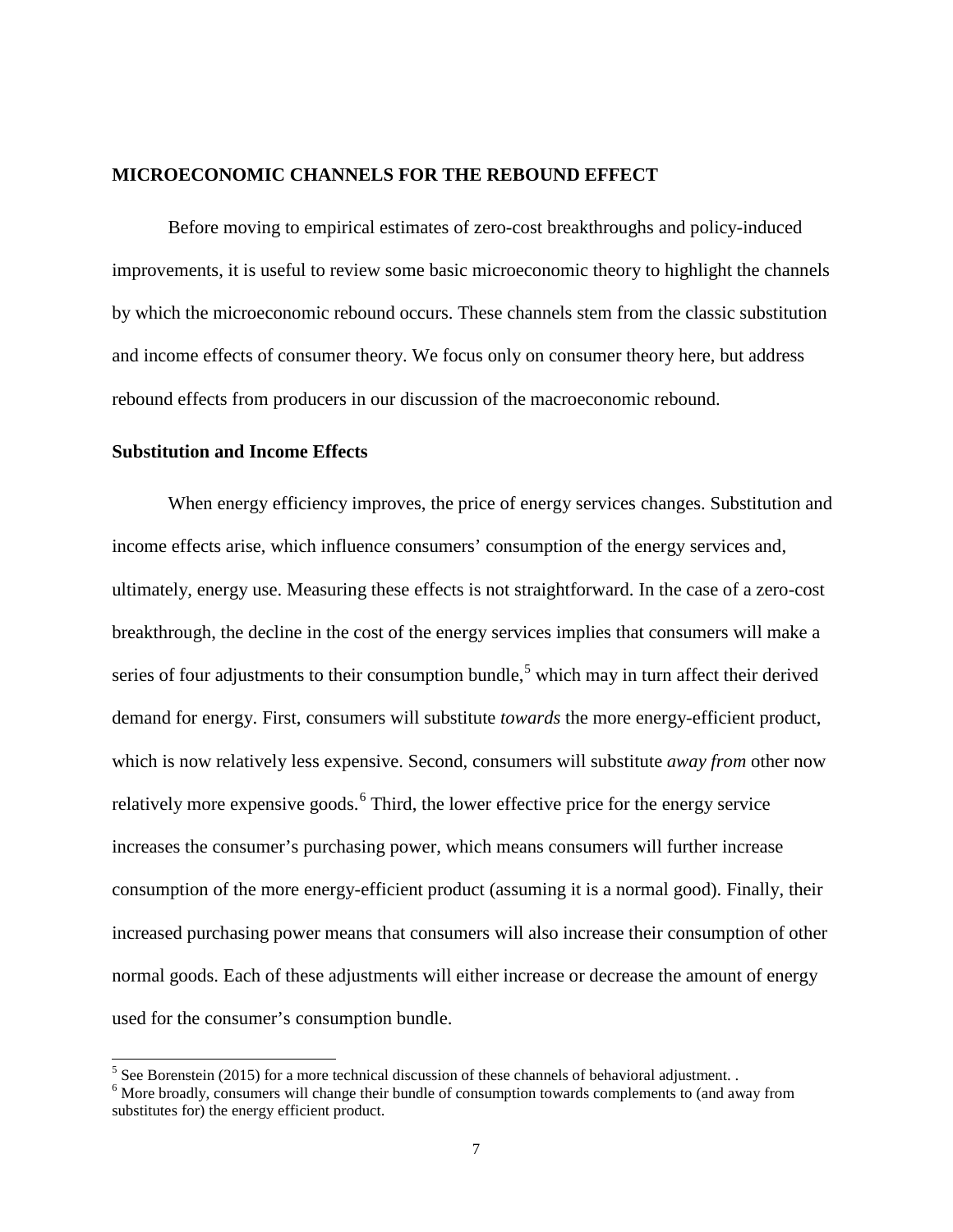## *The Direct Rebound Effect*

These four effects do not perfectly match the terms most commonly used in the literature on the rebound effect. The 'direct rebound effect' is generally defined as the change in energy use resulting from the combined substitution and income effects *on the demand for the energyefficient product* [\(Sorrell et al. 2008\)](#page-36-1). This definition is convenient because economists typically estimate elasticities of demand (e.g., the marginal change in demand for air conditioning as the operating cost of the air conditioner changes), which can be easily converted into a direct rebound effect. Using these elasticity estimates implicitly adopts the zero-cost breakthrough approach to the rebound effect, since it tells us, e.g., how much additional air conditioning consumers will use if their operating cost changes on the margin, holding all other product attributes constant. For example, if the elasticity of demand with respect to the operating cost is - 0.5, then 50 percent of the reduction in energy use from an improvement in energy efficiency on the margin will be "taken back" by the substitution and income effects, which increases the energy use.<sup>[7](#page-7-0)</sup> It is important to note that this estimate of the direct rebound effect ignores any changes in the demand for *other* goods due to either the change in relative prices or purchasing power. Nonetheless, the direct rebound effect is useful for quantifying and understanding the first order consumer response to an increase in energy efficiency.

# *The Indirect Rebound Effect*

The effect of an energy efficiency increase on the demand for all *other* goods, and the subsequent change in energy use, is called the 'indirect rebound effect.' However, the literature is not consistent in how this term is used. Some studies include any changes in energy use resulting from changes in the demand for other goods, including substitution effects, income

<span id="page-7-0"></span> $<sup>7</sup>$  Note that this approach ignores the substitution and income effects on other goods.</sup>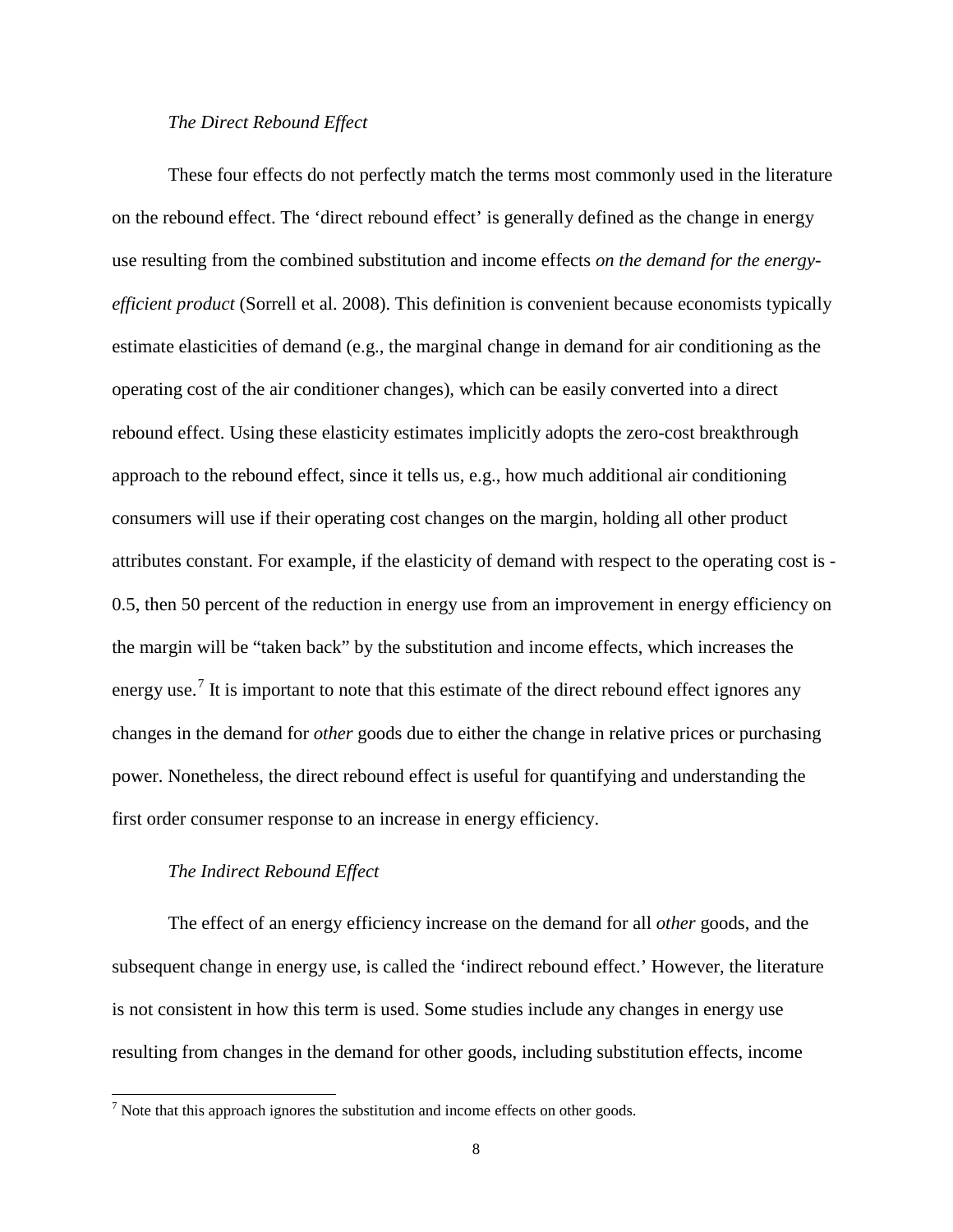effects, and any embodied energy used to create the energy efficiency improvement [\(Azevedo](#page-34-1)  [2014\)](#page-34-1). Other studies use the term "indirect rebound effect" even more broadly, by including substitution effects, income effects, embodied energy, and even macroeconomic rebound effects [\(Sorrell et al. 2008\)](#page-36-1). However, the most common approach in the literature is to refer to the indirect rebound effect as including *only* the income effects on the consumption of all other goods. For example, buyers of a more fuel-efficient vehicle may decide to spend the savings on a flight for a vacation—another energy-intensive activity—or on something much less energy intensive, such as books and movies. The sign and magnitude of this indirect rebound effect depends on the difference in energy intensity (per dollar) between the energy-efficient product (prior to the efficiency improvement) and other goods consumed on the margin. It is important to recognize that this more common definition of the indirect rebound effect ignores the substitution effects on other goods that arise from the decrease in the cost of using the more energy-efficient product.<sup>[8](#page-8-0)</sup> Along the same lines, the literature commonly ignores any cost of the efficiency improvement, even though such a cost would produce income effects—reducing (increasing) the indirect rebound effect if, before the improvement, the energy-efficient product is more (less) energy intensive than the marginal consumption bundle [\(Borenstein 2015\)](#page-34-0).

#### *The Microeconomic Rebound and Welfare*

The income and substitution effects described here are no different from any other adjustments that consumers make when confronted with a change in relative prices. By revealed preference, consumers are enjoying private surplus gains. Thus, it follows that a net welfare *decrease* from a rebound effect is only possible if the external costs associated with these adjustments to the consumer's consumption bundle outweigh the private gains. For example, the

<span id="page-8-0"></span><sup>&</sup>lt;sup>8</sup> These substitution effects are typically implicitly assumed away as being insignificant.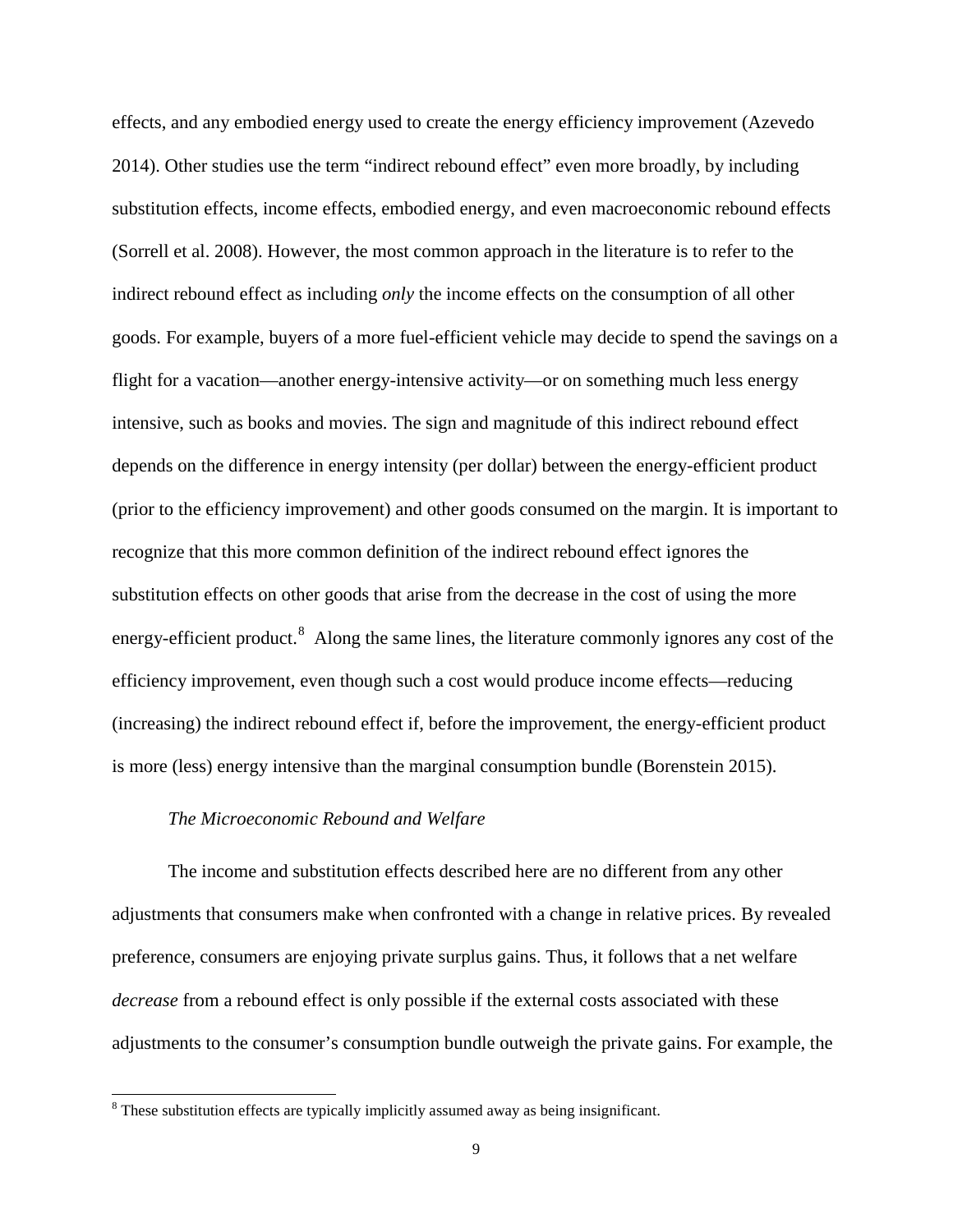external pollution costs from particularly dirty electricity use could outweigh the consumer surplus benefits from consumers increasing usage of a more efficient air conditioner and re-optimizing their consumption bundle.<sup>[9](#page-9-0)</sup>

#### **ESTIMATING MICROECONOMIC REBOUND EFFECTS**

We now turn to estimation. Because the microeconomic rebound effect consists of substitution and income effects across *all* goods, an attempt to fully measure the rebound effect would require estimating the substitution and income effects for all goods in the economy clearly an infeasible task. Instead, most studies ignore the demand for other goods and focus on estimating the price elasticity of demand for the more energy-efficient product—the zero-cost breakthrough approach. A few studies estimate the effect of a policy—the policy induced improvements approach—although again they generally ignore effects on other goods in the economy. There are also a few estimates of the income effects from changing the energy consumption of all other goods, but these are generally based on the average rather than the marginal consumption bundle. We are not aware of any studies that estimate these own- and other-good effects jointly using comparable data sources. This may bias rebound effect estimates because a greater increase in demand for the energy efficient product (i.e., direct rebound) generally implies a smaller increase in demand for other goods (i.e., substitution and income effects on other goods) [\(Chan et al. 2014\)](#page-34-2).

# **Caveats**

Before discussing specific estimates, additional caveats are in order. First, to provide reliable guidance for analyses, it is critical that studies estimate a *causal* effect. This is

<span id="page-9-0"></span><sup>&</sup>lt;sup>9</sup> See Chan and Gillingham (2014) for a detailed examination of these welfare effects.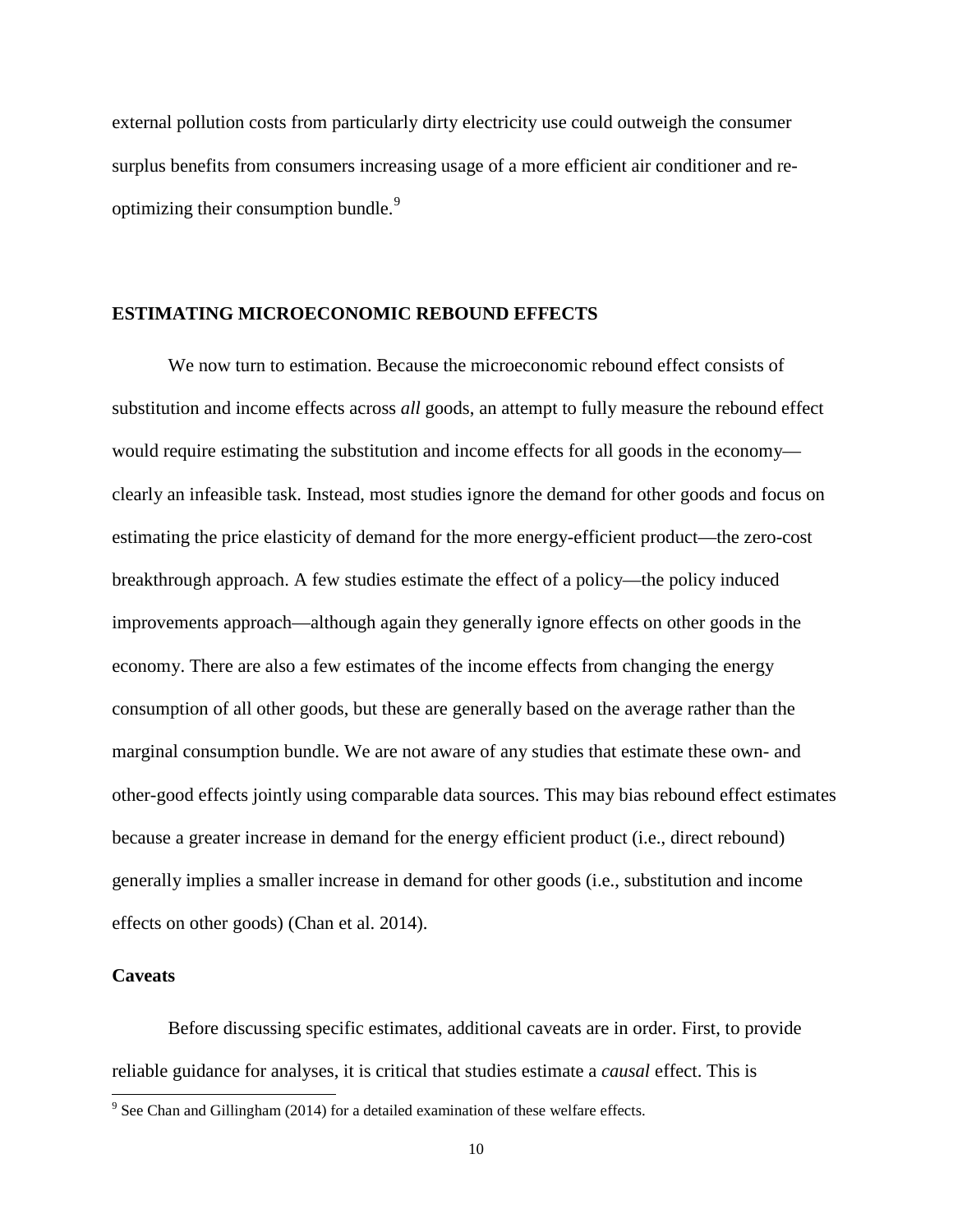particularly important when using demand elasticities to quantify the rebound effect.<sup>[10](#page-10-0)</sup> For example, studies that rely on cross-sectional variation in fuel prices or operating costs may have difficulty controlling for unobserved heterogeneity. Such studies, even if otherwise wellexecuted, tend to find much more elastic demand than studies that include other sources of variation (e.g., see [West \(2004\)\)](#page-36-2).

Second, the conversion of a demand elasticity into an estimate of the direct rebound effect requires an assumption about symmetry of consumer response to changes in fuel prices and energy efficiency. Under standard neoclassical assumptions, the utilization of an energyconsuming good is based on the operating cost (i.e., the fuel price divided by the energy efficiency). Therefore, a change in both the fuel price and in the energy efficiency of the good will change the operating cost in identical (but opposite) ways. Thus, it is common in the literature to describe the fuel price elasticity of demand as being the direct rebound effect, as we will see below. However, in settings where multiple energy services use the same fuel, the fuel price elasticity and the direct rebound effect are not one and the same [\(Chan et al. 2014\)](#page-34-2). Furthermore, recent evidence concerning passenger transportation suggests that consumers may respond less to changes in energy efficiency than to changes in fuel price [\(Gillingham 2011\)](#page-35-1). This may occur because fuel prices are more salient: consumers see them every time they pay their energy bill. In this case, using the fuel price elasticity of demand would overestimate the direct rebound effect. However, other studies show either no asymmetry in response [\(Frondel et](#page-35-2)  [al. 2013\)](#page-35-2) or a greater response to changes in energy efficiency than to changes in fuel price [\(Linn](#page-36-3)  [2013\)](#page-36-3). One potential explanation for a greater response to changes in energy efficiency is the perceived longevity of such changes. [Li et al. \(2014\)](#page-35-3) find that gasoline taxes appear to be more

<span id="page-10-0"></span> $10$  Many studies estimating demand elasticities do not meet current standards for identification and fail to address standard endogeneity issues such as simultaneity.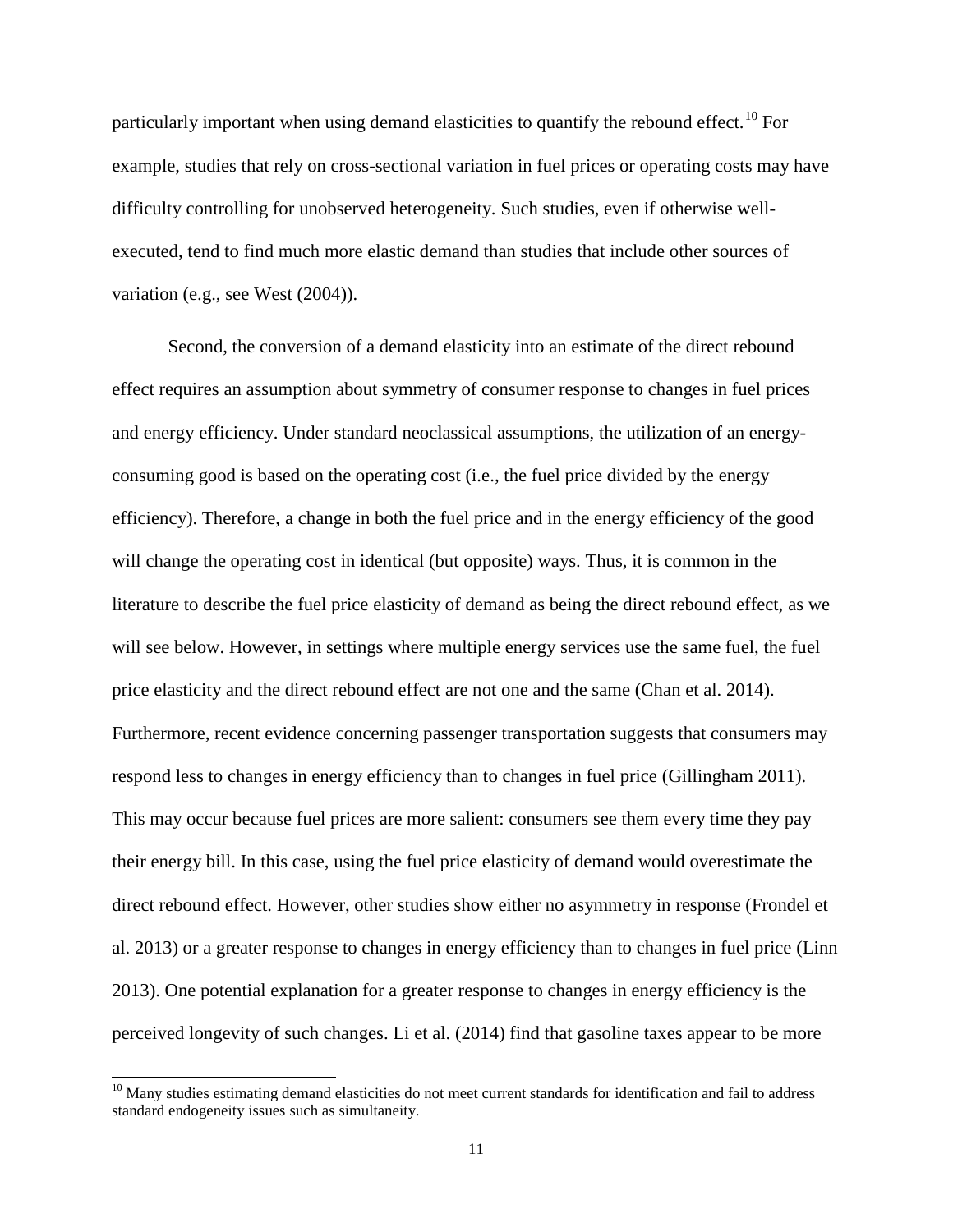salient than fuel prices, perhaps again due to perceived longevity. Thus, further research is needed into the symmetry of fuel price elasticities and energy efficiency elasticities.

Third, the consumer response to any change in usage costs may vary depending on the timeframe of the response. For example, when fuel prices change, in the short run consumers can choose how many trips to take, what route to take, which vehicle to take (if they have multiple vehicles), and whether to take public transportation (if available). In the medium run, they can purchase or scrap vehicles, and in the long run they can choose where to live and work. It is likely that long-run energy demand is more elastic than short-run demand; yet long-run elasticities are harder to estimate credibly, and thus harder to come by.

Finally, each estimate of price elasticities is for a particular time and place, and energy demand could vary with the specific setting. For example, [Gillingham \(2014\)](#page-35-4) shows that the elasticity of demand for driving with respect to the price of gasoline exhibits noticeable heterogeneity across different counties in California. One could imagine that there would be even greater differences when examining a developing country or a country with an extensive public transportation system. The bottom line here is that even if an elasticity estimate is internally valid, we need to examine its external validity before applying it elsewhere.

With these caveats in mind, we next review the relevant elasticity estimates in the literature that may be useful in providing policy guidance to economists and policymakers.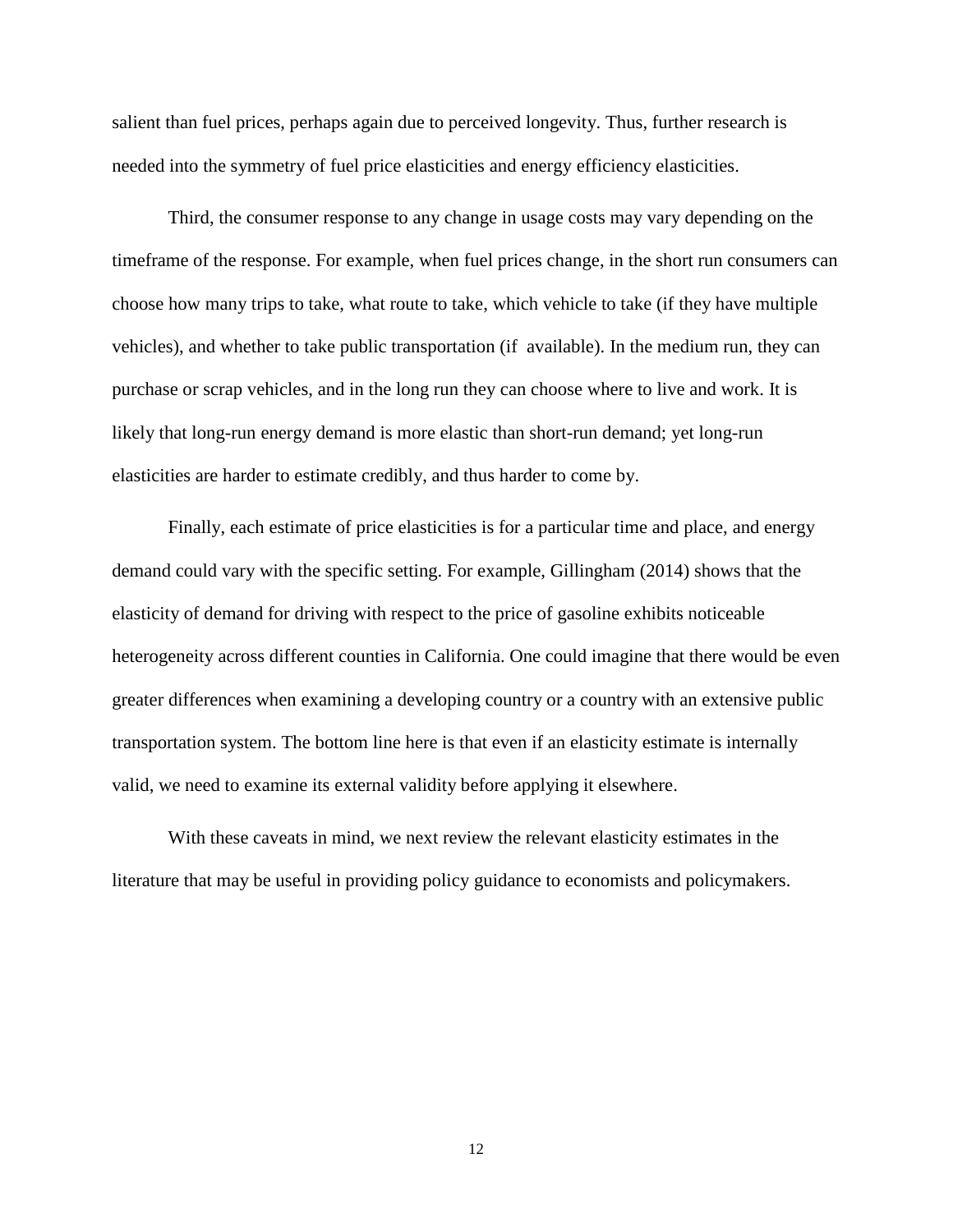# **Elasticities for Developed Countries**

We first discuss the literature for developed countries. Given the vast number of estimates, we present selected reliable estimates, with a focus on studies of overall demand or household-level demand (Table 1). $^{11}$  $^{11}$  $^{11}$ 

| Table 1. Selected elasticity estimates for developed countries. |                                                             |                    |  |  |
|-----------------------------------------------------------------|-------------------------------------------------------------|--------------------|--|--|
| Study                                                           | Type of price elasticity                                    | Estimated          |  |  |
|                                                                 |                                                             | Value              |  |  |
| Allcott (2011)                                                  | Illinois short-run elasticity of electricity demand, 2003 & | $-0.1$             |  |  |
|                                                                 | 2004                                                        |                    |  |  |
| Barla et al. (2009)                                             | Canada short-run elasticity of VMT demand, 1990-2004        | $-0.08$            |  |  |
| Frondel et al. (2013)                                           | Germany short-run elasticity of VMT demand, 1997-           | $-0.458^*$         |  |  |
|                                                                 | 2009                                                        |                    |  |  |
| Gillingham (2014)                                               | California medium-run new vehicle elasticity of VMT         | $-0.23$            |  |  |
|                                                                 | demand, 2001-2009                                           |                    |  |  |
| Hughes et al. (2008)                                            | U.S. short-run elasticity of gasoline demand, 1975-1980     | $-0.21$ to $-0.34$ |  |  |
| Hughes et al. (2008)                                            | U.S. short-run elasticity of gasoline demand, 2001-2006     | $-0.034$ to        |  |  |
|                                                                 |                                                             | $-0.077$           |  |  |
| Ito (2014)                                                      | California medium-run elasticity of electricity demand,     | $-0.088$           |  |  |
|                                                                 | 1999-2007                                                   |                    |  |  |
| Jessoe and Rapson (2014)                                        | Connecticut short-run elasticity of electricity demand,     | $-0.12$            |  |  |
|                                                                 | 2011                                                        |                    |  |  |

<span id="page-12-0"></span> $11$  For more comprehensive reviews of estimates of elasticities in different sectors, see [Greening et al. \(2000\);](#page-35-8) Sorrell (2007); [Jenkins et al. \(2011\);](#page-35-9) and [Gillingham \(2011\).](#page-35-1) Not surprisingly, these reviews show large ranges of estimates in most sectors.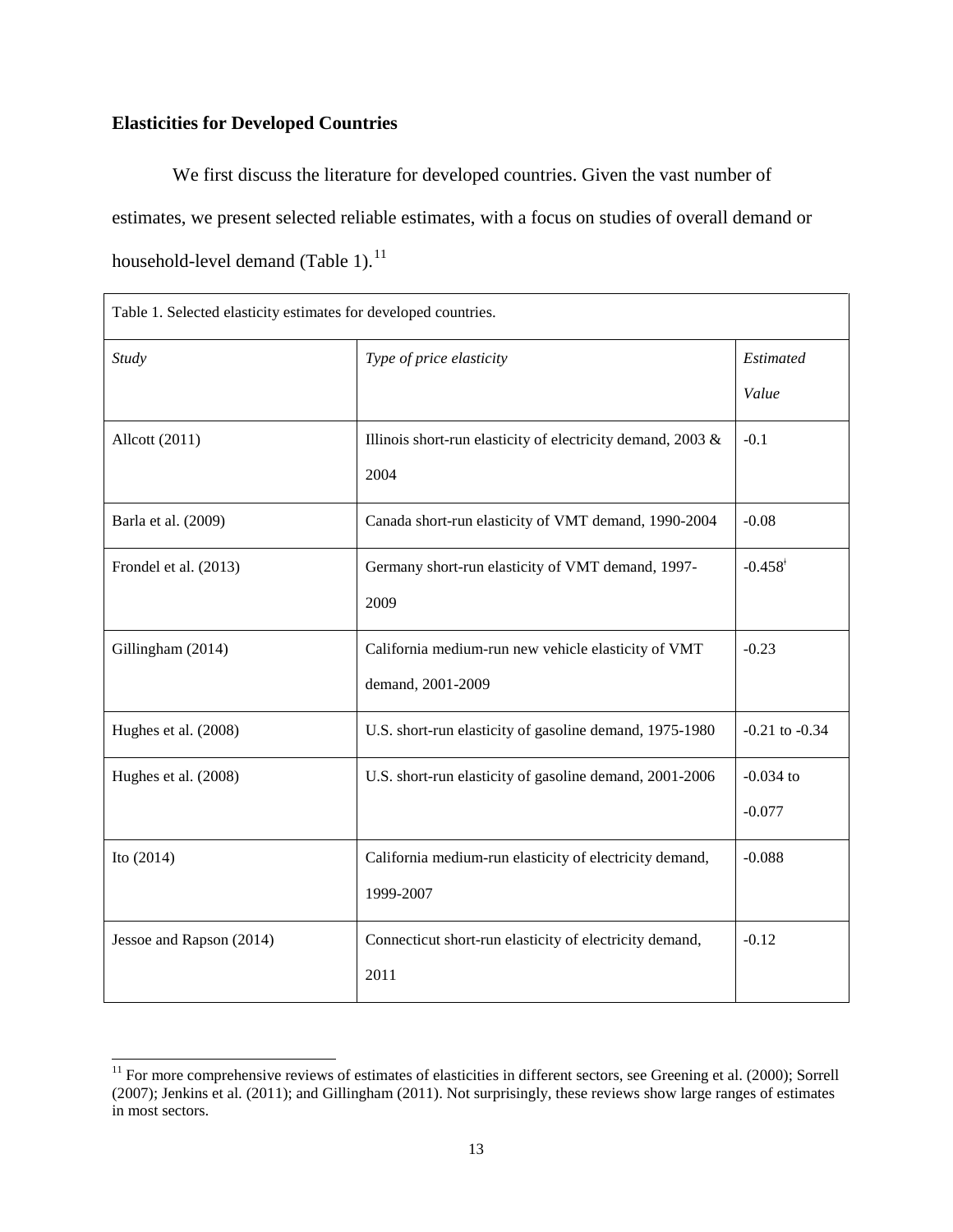| Small and van Dender (2007)                                                                                            | U.S. short-run elasticity of VMT demand, 1966-2001 | $-0.045^{\gamma}$ |  |  |
|------------------------------------------------------------------------------------------------------------------------|----------------------------------------------------|-------------------|--|--|
| Notes: All electricity demand elasticity estimates are for residential customers. VMT refers to vehicle-miles-         |                                                    |                   |  |  |
| traveled.                                                                                                              |                                                    |                   |  |  |
| <sup><i>Y</i></sup> We use the estimate from the 1997-2001 period; earlier elasticities were higher in absolute value. |                                                    |                   |  |  |

ǂ We report the fixed effects estimate, which we believe to be the most reliable.

The studies we include in Table 1 were selected because they are more recent and use rigorous empirical methods such as panel data methods, experimental or quasi-experimental designs. These studies attempt to address potential endogeneity concerns and present some evidence of internal validity. They tend not to rely exclusively on cross-sectional variation. All provide either short-run or medium-run estimates. As emphasized by [Hamilton \(2009\)](#page-35-10) and [Gillingham \(2011\),](#page-35-1) including a lagged dependent variable to distinguish between short-run and long-run responses requires strong assumptions. Yet, nearly all estimates of long-run responses are based on either an ordinary least squares (OLS) regression with a lagged dependent variable or on cross-sectional variation (with the assumption that it is capturing a long-run equilibrium). Thus, we believe that the short-run and medium-run estimates are more reliable.

The primary theme that emerges from our review of this literature is that the short-run and medium-run elasticities of demand for gasoline/driving and electricity are generally in the range of -0.05 to -0.40, suggesting a direct rebound effect on the order of 5 to 40 percent, with most of the studies falling in the range of 5 to 25 percent. All of these studies focus on gasoline or electricity use, and it may not be appropriate to apply the estimates to other energy services, including those that use natural gas, heating oil, or other fuels. Unfortunately, there is scant evidence on the price elasticity of demand for other energy services; all of the published papers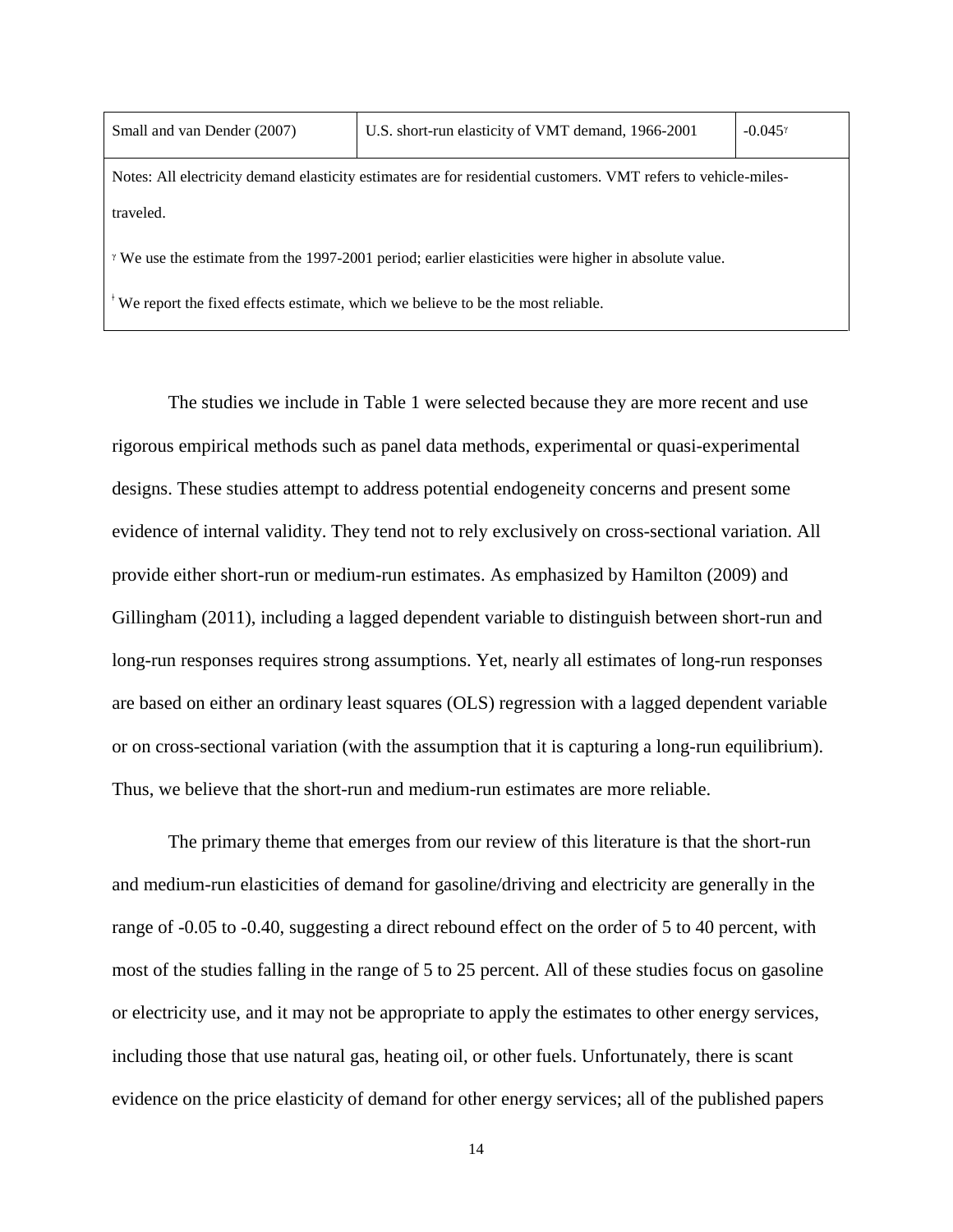we could find are more than a decade old and use limited data. In a review of the older literature, [Sorrell \(2007\)](#page-36-4) finds wide ranges for most residential energy services. Thus, we believe that new research is needed on these other energy services. Moreover, new studies are needed to help us identify the size of the error from using own-price elasticities for the direct rebound.

Most of the studies cited in Table 1 are for the U.S. Because each country has unique circumstances, it may be inappropriate to apply the estimates in Table 1 to other regions and countries, both developed and developing. $^{12}$  $^{12}$  $^{12}$ 

#### **Elasticities for Developing Countries**

For developing countries, one might hypothesize a greater elasticity of demand to price changes, and thus direct rebound effect, because of the greater unmet demand for energy services. However, there are a variety of country-specific factors that may affect responsiveness in any given market, such as the wealth of those who own vehicles or appliances. In our review of the literature, we found a surprising number of studies estimating elasticities of usage for durable goods in low and middle income countries. However, the authors of these studies often face severe data limitations and measurement error in the data. Moreover, these studies rarely meet current standards for identification in applied economics, and the caveats above certainly apply here.

Table 2 shows a representative sample of studies published in peer-reviewed journals. We have not screened these studies for reliability (as we did for the developed countries) because nearly all of them face data limitations. We should, thus, be very cautious in viewing them as

<span id="page-14-0"></span> $12$  For example, [Frondel et al. \(2013\),](#page-35-2) which uses data for Germany—a country with better public transportation and higher gasoline prices than the U.S.—finds a more elastic response in driving to changes in gasoline prices than the other studies in Table 1.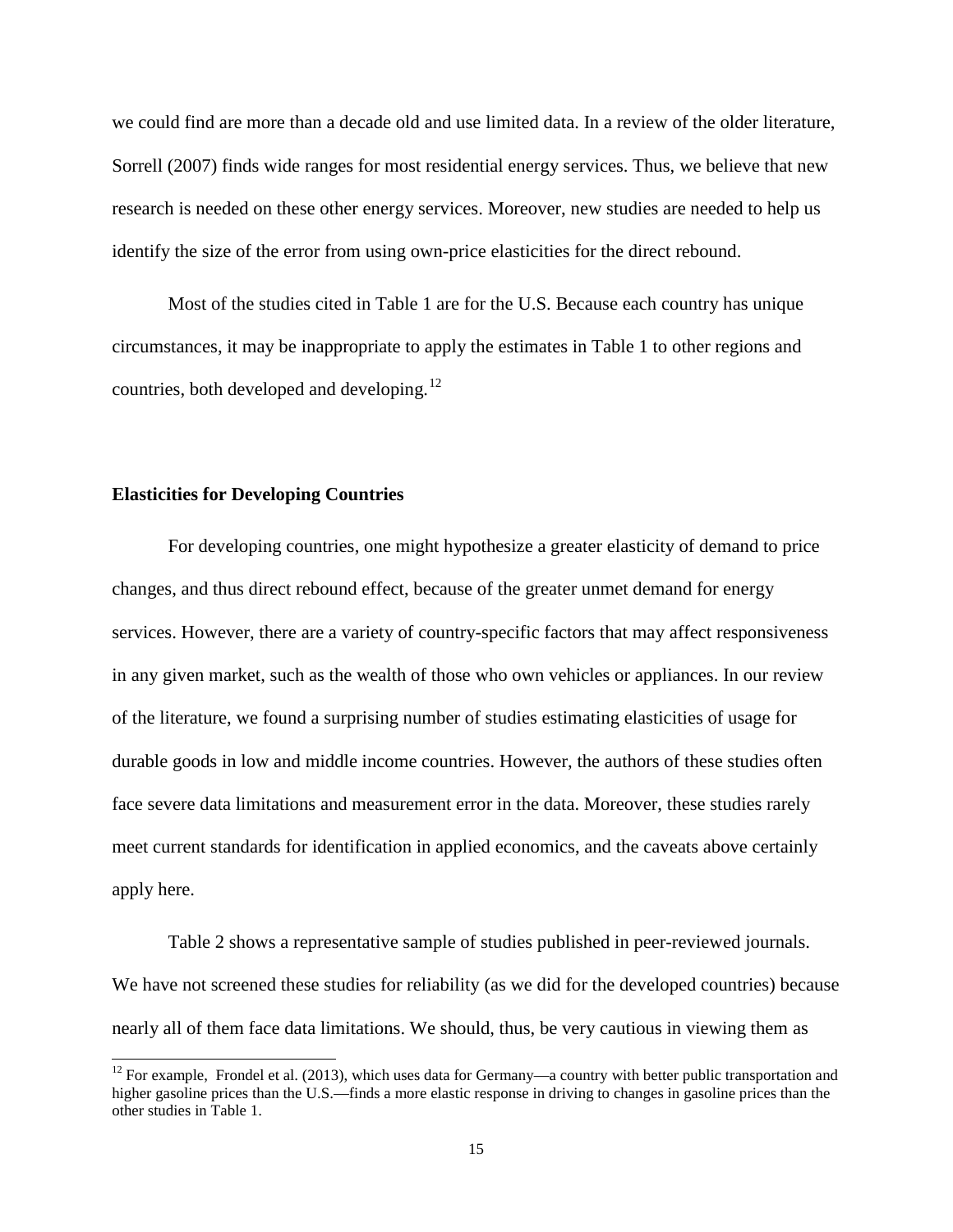causal estimates of price elasticities. These estimates of demand elasticities in developing countries range widely, with the most common range on the order of -0.10 to -0.40 in the shortrun. Despite the limitations of some of these studies, it is interesting to note that the estimated elasticities for developing countries are in the same range as the estimates for developed countries.

| Table 2. Representative sample of recent price elasticity estimates for low and middle income countries. |                                                                                         |                        |  |  |
|----------------------------------------------------------------------------------------------------------|-----------------------------------------------------------------------------------------|------------------------|--|--|
| Study                                                                                                    | Type of elasticity                                                                      | <b>Estimated Value</b> |  |  |
| Al-Faris (2002)                                                                                          | Gulf Cooperation Council short-run elasticity of total electricity<br>demand, 1970-1997 | $-0.09$                |  |  |
|                                                                                                          |                                                                                         |                        |  |  |
| Alves et al. (2003)                                                                                      | Brazil short-run elasticity of gasoline demand, 1974-1999                               | $-0.09$                |  |  |
| Atakhanova et al. (2007)                                                                                 | Kazakhstan short-run elasticity of electricity demand, 1994-2003                        | $-0.128$ <sup>+</sup>  |  |  |
| Athukorala et al. (2010)                                                                                 | Sri Lanka short-run elasticity of total elasticity demand, 1960-2007                    | $-0.16$                |  |  |
| Ben Sita et al. (2012)                                                                                   | Lebanon short-run elasticity of gasoline demand, 2000-2010                              | $-0.623$               |  |  |
| Crotte et al. (2010)                                                                                     | Mexico short-run elasticity of gasoline demand, 1980-2006                               | $0$ to $-0.15$         |  |  |
| Halicioglu (2007)                                                                                        | Turkey short-run elasticity of electricity demand, 1968-2005                            | $-0.33$ to $-0.46$     |  |  |
| Iwayemi et al. (2010)                                                                                    | Nigeria short-run elasticity of gasoline demand, 1976-2006                              | $-0.25$                |  |  |
| Jamil et al. (2011)                                                                                      | Pakistan short-run elasticity of total electricity demand, 2000s                        | $-0.07$                |  |  |
| Lin et al. (2013)                                                                                        | China medium-run elasticity of gasoline demand, 1997-2008                               | $-0.196$ to $-0.497$   |  |  |
| Nahata et al. (2007)                                                                                     | Russia short-run elasticity of electricity demand, 1995-2000                            | $-0.165$ to $-0.28$    |  |  |
| Ramanathan (1999)                                                                                        | India short-run elasticity of gasoline demand, 1972-1993                                | $-0.21$                |  |  |
| Sene (2012)                                                                                              | Senegal short-run elasticity of gasoline demand, 1970-2008                              | $-0.12$                |  |  |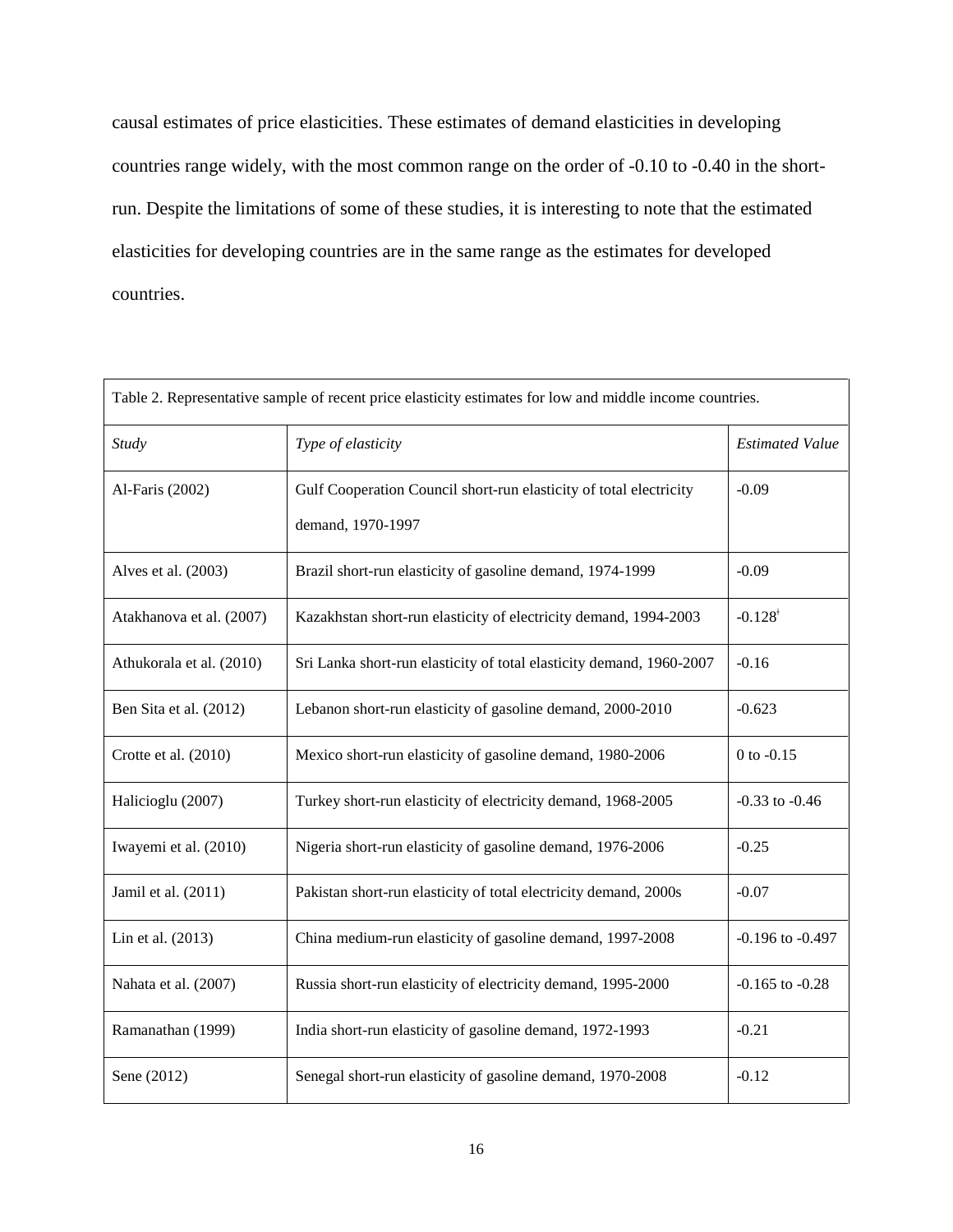| Zein-Elabdin (1997)                                                                                             | Sudan short-run elasticity of charcoal demand, 1960-1990           | $-0.55$ |  |  |
|-----------------------------------------------------------------------------------------------------------------|--------------------------------------------------------------------|---------|--|--|
| Ziramba (2008)                                                                                                  | South Africa short-run elasticity of electricity demand, 1978-2005 | $-0.02$ |  |  |
| Notes: Gulf Cooperation Council countries are Saudi Arabia, Kuwait, Bahrain, Qatar, UAE, Oman). All electricity |                                                                    |         |  |  |
| demand elasticity estimates are for residential customers unless otherwise noted.                               |                                                                    |         |  |  |
| <sup>*</sup> We report the IV fixed effects estimate.                                                           |                                                                    |         |  |  |

#### **Estimated Policy-induced Improvements**

Estimating the rebound effect for policy-induced improvements requires more than just the fuel price elasticity of demand, since other product attributes may also have changed. Recent studies have used variation from natural experiments to estimate rebound effects in this context.

For example, in a field experiment in which households are given more efficient clothes washers, [Davis \(2008\)](#page-34-11) finds a price elasticity of clothes washing of -0.06. This estimate is similar to a zero-cost breakthrough, but with a key difference: the new clothes washers given to the households were larger and gentler on clothes than the old washers. This means that households may have adjusted their clothes washing behavior in response not only to the change in the price of the energy service, but also to improved non-price product attributes. In fact, the increase in clothes washer use resulted from households running more clothes in each wash. This estimate is capturing the direct rebound effect of a policy-induced improvement. That is, it captures the effects from *both* the change in energy efficiency and the change in the quality of the energy service (i.e., clothes washing).

In a similar study, [Davis et al. \(2015\),](#page-34-12) examine a program in Mexico that provides direct cash payments and subsidized financing to consumers replacing old air conditioners and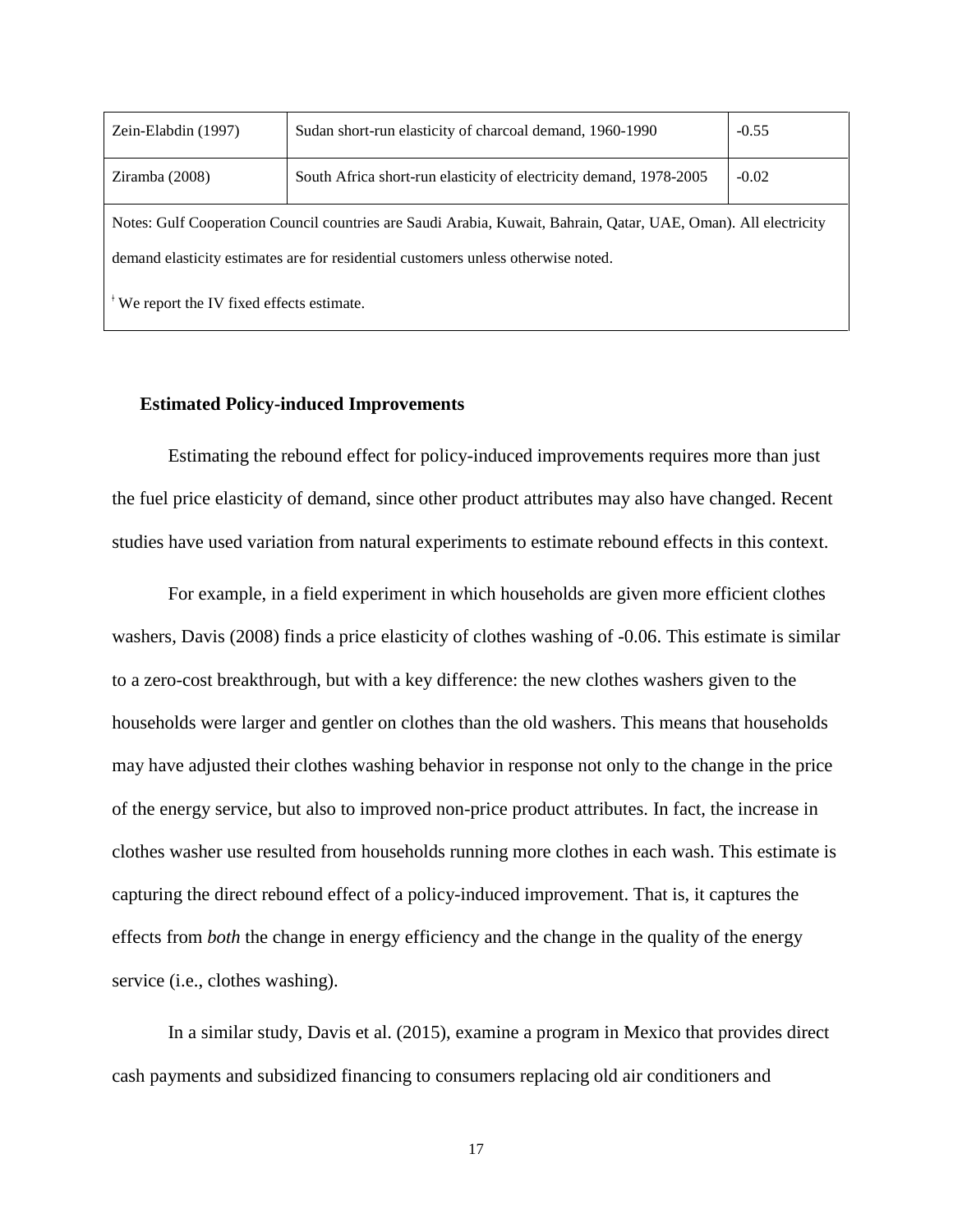refrigerators with new energy efficient appliances, much like the cash-for-clunkers program for vehicles in the United States. They find that electricity use dropped by only seven percent after replacing the old refrigerator with a new, efficient one, and that electricity use actually *increased* after replacing an air conditioner. These results suggest a potentially very large change in the energy service (e.g., the new refrigerators may have been much larger or the air conditioners quieter), as well as an income effect from the transfer, which together lead to a large apparent rebound effect from this policy.

Finally, [Gillingham \(2013\)](#page-35-14) examines the direct rebound effect of a policy-induced change in vehicle prices that leads to consumers purchasing different vehicles (each with bundles of attributes) and then driving them more. The result is an elasticity of driving with respect to operating costs of -0.15 for new vehicles in California. We believe that further research on the rebound effect of policy-induced improvements is very important for policy.

## **Estimates of Rebound Effects on Other Goods**

As mentioned earlier, changing the energy efficiency of a good may affect overall energy demand through changes in the demand for other goods in the consumption bundle, which occur through the substitution and income effects on these goods. Most studies seek to estimate only the income effects for other goods (calling this the indirect rebound) by answering the question: If consumers are given an extra dollar, how will they spend it?<sup>[13](#page-17-0)</sup> One approach has been to assume that consumers make purchases associated with the average energy intensity of all consumer goods, which is often referred to as 'proportional re-spending.' Studies that follow this

<span id="page-17-0"></span><sup>&</sup>lt;sup>13</sup> Specifically, we would want to know how consumers would spend the dollar on all goods *except* the more energyefficient one.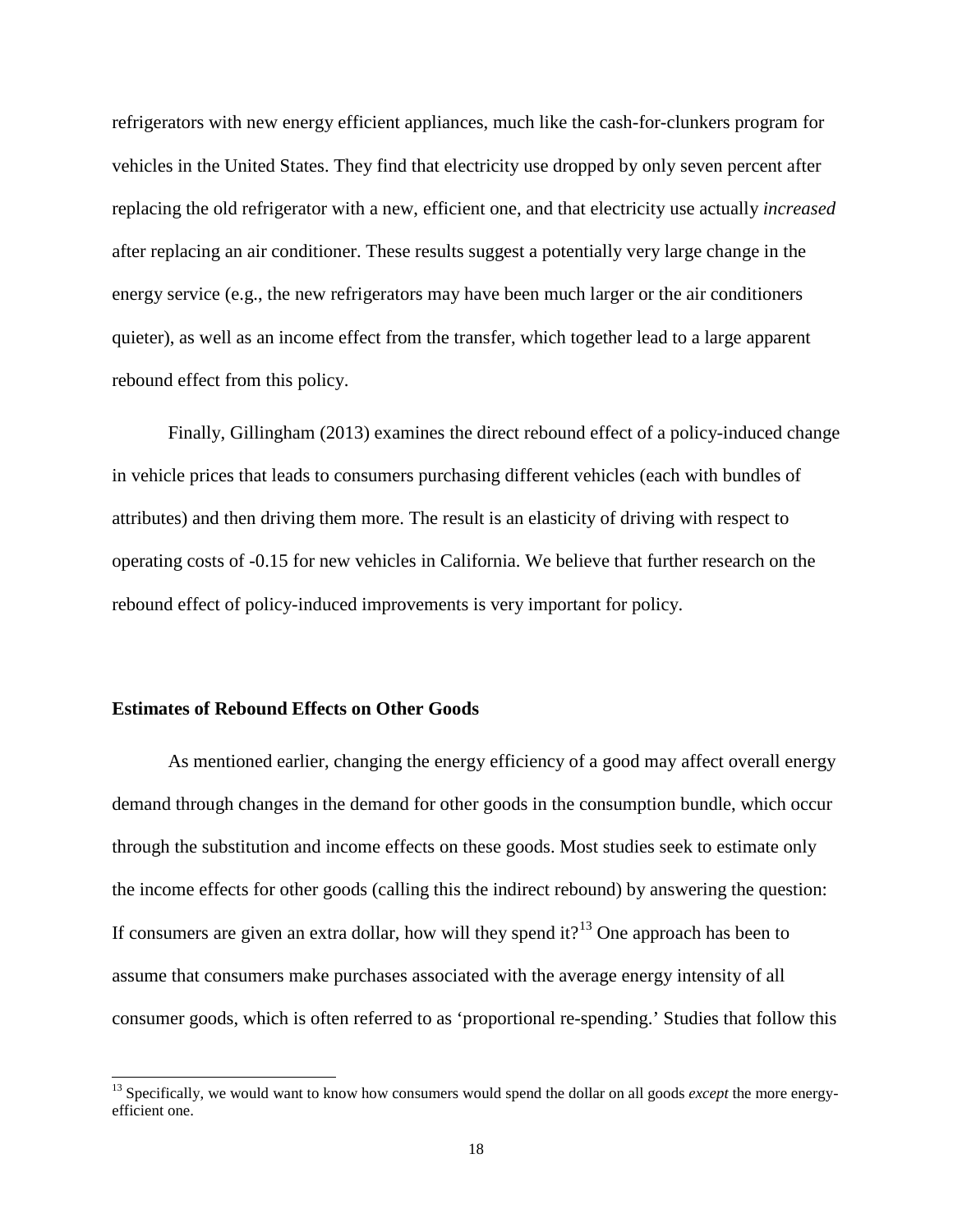approach generally examine the energy intensity of the economy using either input-output tables or other aggregate statistics of economic activity and energy use. A second approach is to use cross-sectional data to compare consumption patterns across income brackets [\(Thiesen et al.](#page-36-10)  [2008\)](#page-36-10). A third approach is to use income elasticities that are based on how consumers' demand for goods changes over time as income rises [\(Druckman et al. 2011\)](#page-34-13). The findings in this literature vary, but most recent studies tend to estimate a consumption elasticity with respect to income on the order of 5 to 15 percent [\(Druckman et al. 2011,](#page-34-13) [Thomas et al. 2013\)](#page-36-0). [Thomas et al.](#page-36-0)  (2013) also make assumptions in order to bound the estimated substitution effects for other goods. One would expect that these effects would vary depending on the cross-elasticities between the good in question and other energy using goods, the additional cost of the more efficient good, and any additional energy use from the production of the more efficient good. It is important to note that all existing estimates assume a zero-cost breakthrough scenario. Any additional costs would reduce the income effects on other goods, thus reducing the indirect rebound. In addition, most existing estimates are for developed countries, although there has been some work on the income elasticity of energy use in developing countries (see e.g., [Wolfram et al. 2012\)](#page-37-2).

#### **MACROECONOMIC CHANNELS FOR THE REBOUND EFFECT**

The macroeconomic rebound effect is complex. This is because markets re-equilibrate when the demand for an energy resource changes, and an increase in energy efficiency may affect overall energy demand through several channels of adjustment. In this section we seek to clarify this issue in four ways: 1) we define the "macroeconomic rebound" and review the theoretical pathways that are thought to generate it; 2) we describe the challenges inherent in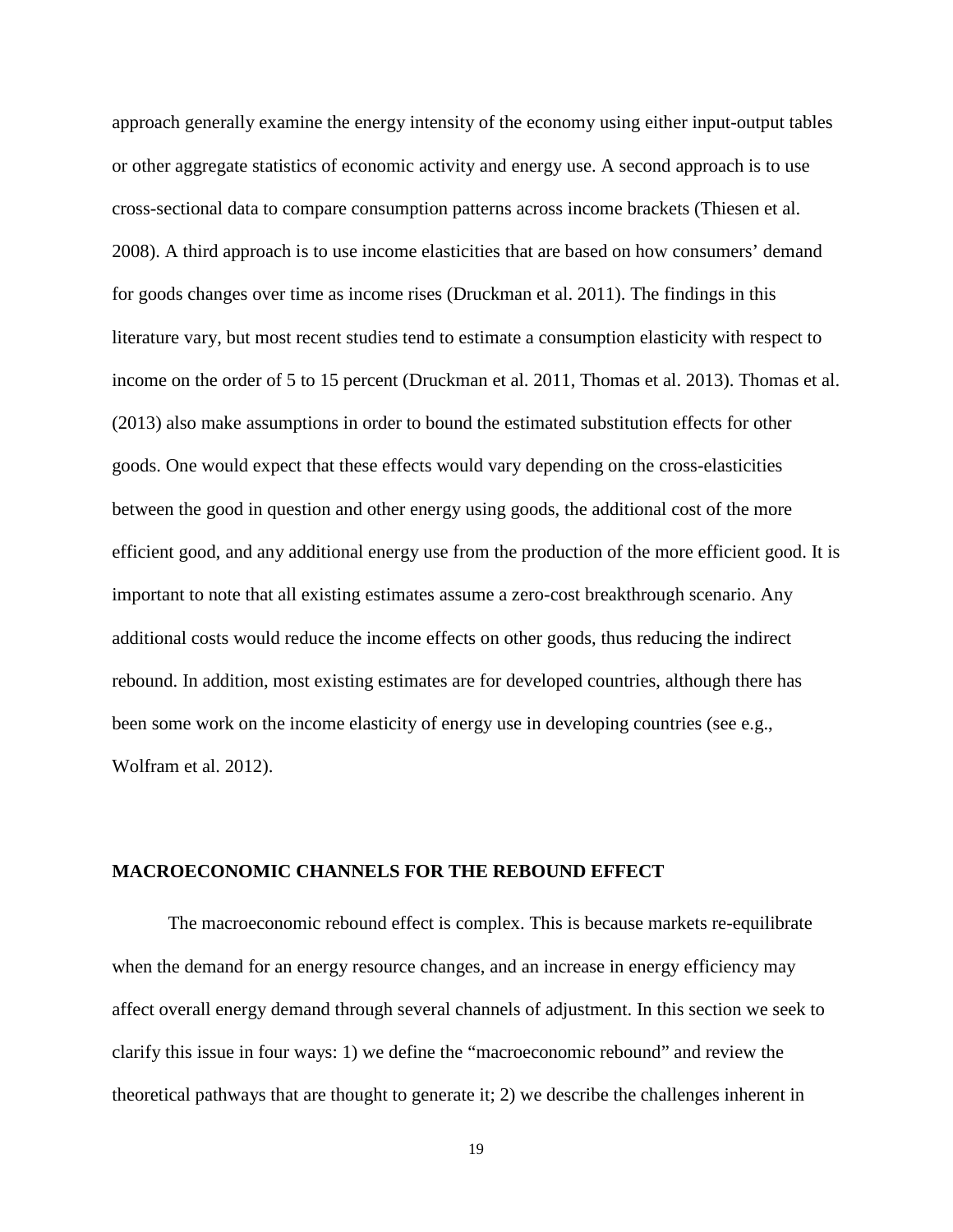trying to quantify the magnitude of the macroeconomic rebound, including discussing common pitfalls; 3) we review what the theoretical and empirical literature tells us about the potential magnitude of the macroeconomic rebound; and 4) we discuss what this means for environmental economics research and policymaking.

#### **Defining Macroeconomic Rebound Effects**

The literature defines the macroeconomic rebound effect as an increase in energy use after an energy efficiency improvement through market adjustments and innovation channels. Such an effect is easiest to consider in the context of a zero-cost breakthrough, which underpins much of the discussion that follows. [14](#page-19-0) We divide our discussion into a macroeconomic *price* effect and a macroeconomic *growth* effect.

## *Macroeconomic Price Effect*

The 'macroeconomic price effect' is an economy-wide analog to the microeconomic direct rebound effect that works through prices [\(Gillingham et al. 2013\)](#page-35-15). When an energy efficiency improvement shifts the market demand curve for energy down (i.e., to the left), consumers and producers will adjust until a new equilibrium is reached. To illustrate, consider the global oil market. An efficiency improvement in, say, the United States, will lower the global oil price, which increases the global quantity of oil demanded. As shown in Figure 1, the initial increase in energy efficiency shifts the global demand curve down, from D to D'. Because *a* minus *b* is the shift in demand and *a* minus *c* is the change in equilibrium quantity, the

<span id="page-19-0"></span><sup>&</sup>lt;sup>14</sup> Although in theory it is possible to consider macroeconomic rebound effects in the context of a policy-induced improvement, we have never seen this done in practice.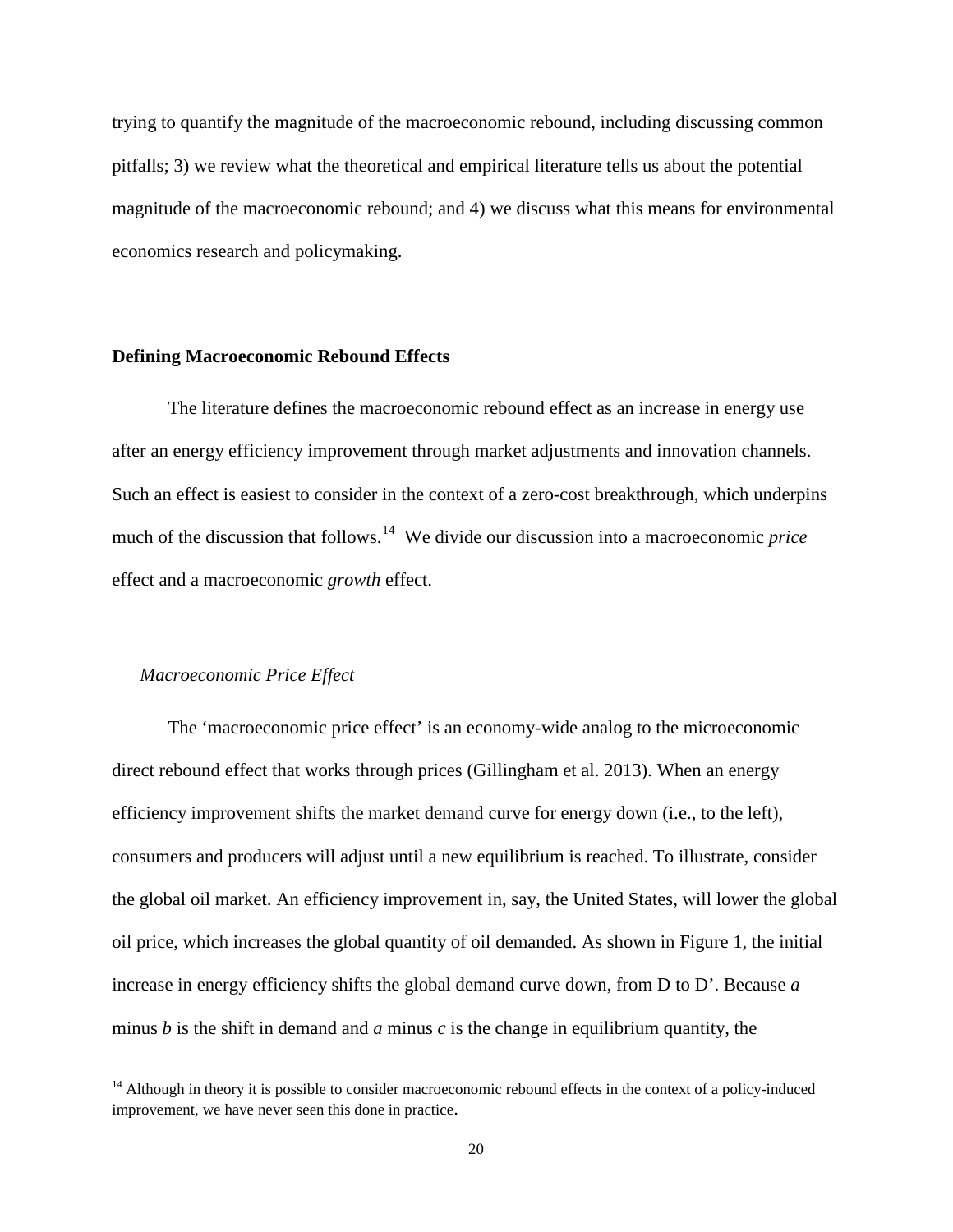macroeconomic price effect is  $1-(a-c)/(a-b)$ . The magnitude of this rebound effect is thus a function of the slopes of the demand and supply curves, whereby increasingly inelastic supply and increasingly elastic demand induce a higher rebound.

> Price D, D b C a Quantity

Figure 1. *Macroeconomic Price Effect*

Note: This graph depicts the macroeconomic price effect associated with an energy efficiency policy that shifts demand inwards from  $D$  to  $D'$ . The shift in demand reduces the quantity of energy demanded from  $a$  to  $b$ ; however the equilibrium outcome yields a smaller energy reduction due to the price effect, which moves quantity from  $b$  to  $c$ .

#### *Macroeconomic Growth Effect*

The 'macroeconomic growth effect,' which is often cited but poorly defined, is the rationale behind many of the "backfire" claims in the literature—i.e., that energy efficiency improvements will actually *increase* energy use. [15](#page-20-0) In fact, the classic example given by Jevons

<span id="page-20-0"></span><sup>&</sup>lt;sup>15</sup> For example, [Jenkins et al. \(2011\)](#page-35-9) state: "The more efficient production and use of energy at a macroeconomic scale drives economic productivity overall and encourages the substitution of energy for other factors of production (e.g., labor), resulting in more rapid economic growth and energy consumption ('macroeconomic rebound' effects)."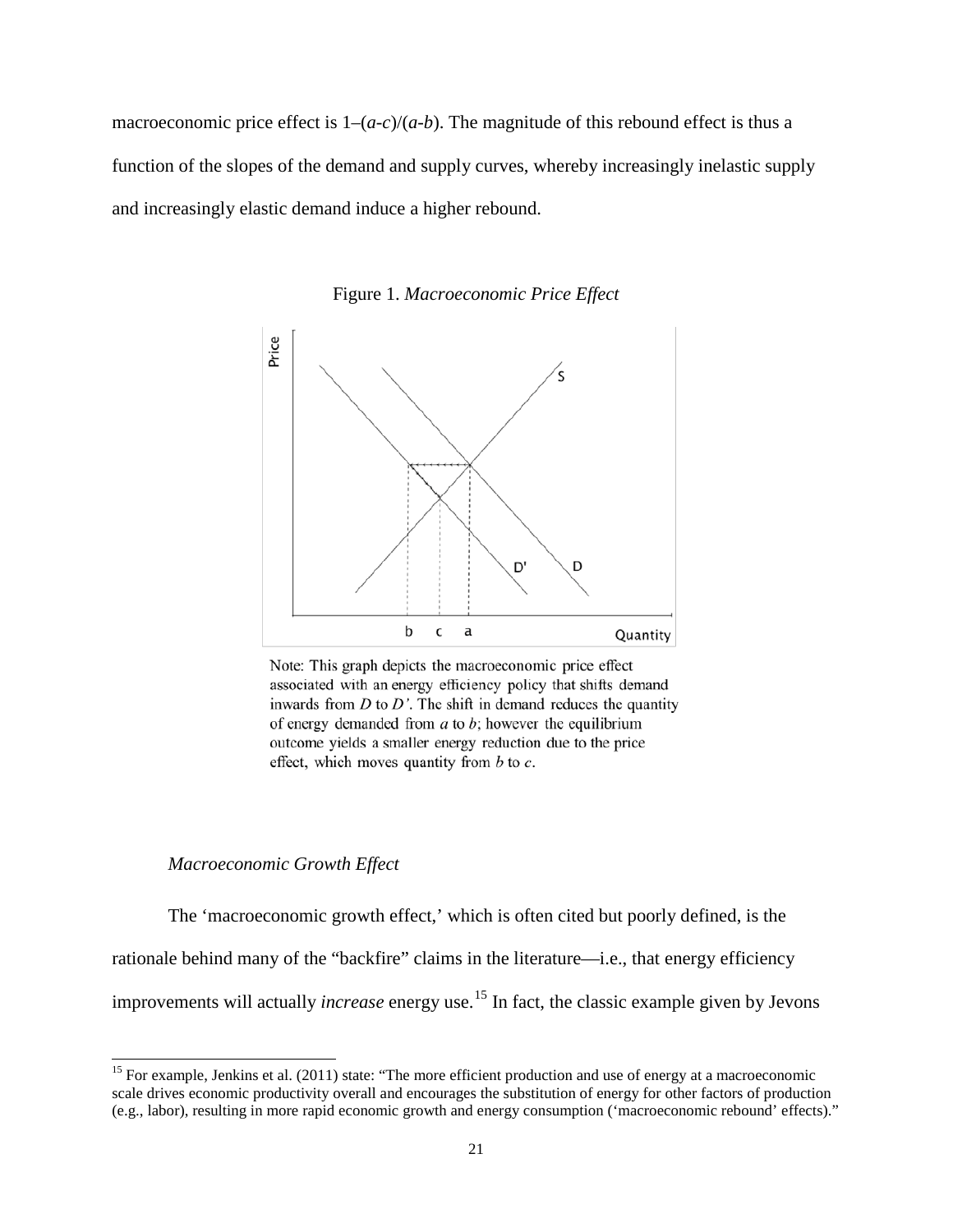(1865) postulates a type of macroeconomic growth effect. The basic premise is that an increase in the efficiency of energy-consuming durables may spur economic growth—and that economic growth requires additional energy consumption. There are three main channels through which a change in energy efficiency could lead to the macroeconomic growth effect.

First, sectoral reallocation may occur due to a change in the relative returns of economic sectors.<sup>[16](#page-21-0)</sup> For example, a change in the productivity of energy inputs in an energy-intensive sector may improve the relative return on investment in that sector, leading that sector to grow relative to others. This can be (roughly) thought of as the supply-side analogy to the substitution effects discussed in the context of the microeconomic rebound.

A second potential channel is induced innovation—i.e., a shock to total factor productivity. One possibility is that an energy efficiency policy (a policy-induced improvement) leads manufacturers to update their processes, thus inducing innovation. Alternatively, a zerocost breakthrough in one sector may spill over to others. For example, the development of lighter-weight aircraft to improve aircraft efficiency may spill over to other sectors and lead to lighter-weight vehicles. Of course, to be considered a rebound, the innovation in other sectors must be directly attributable to the spillovers from the energy efficiency improvement. Should such spillovers exist, they could increase or decrease energy use in the other sectors.

The third potential channel for the macroeconomic growth effect concerns the deployment of inframarginal resources (i.e., money in the economy that would previously have been spent on energy) that are freed by a zero-cost breakthrough. These may be subject to a fiscal multiplier (e.g. see Ramey 2011). That is, dollars that were previously spent on energy can now be spent in ways that engage "new" economic activity that utilizes previously idle

<span id="page-21-0"></span><sup>&</sup>lt;sup>16</sup> Sectoral reallocation in response to changing costs is equivalent to a reallocation of inputs into aggregate production in response to changing costs.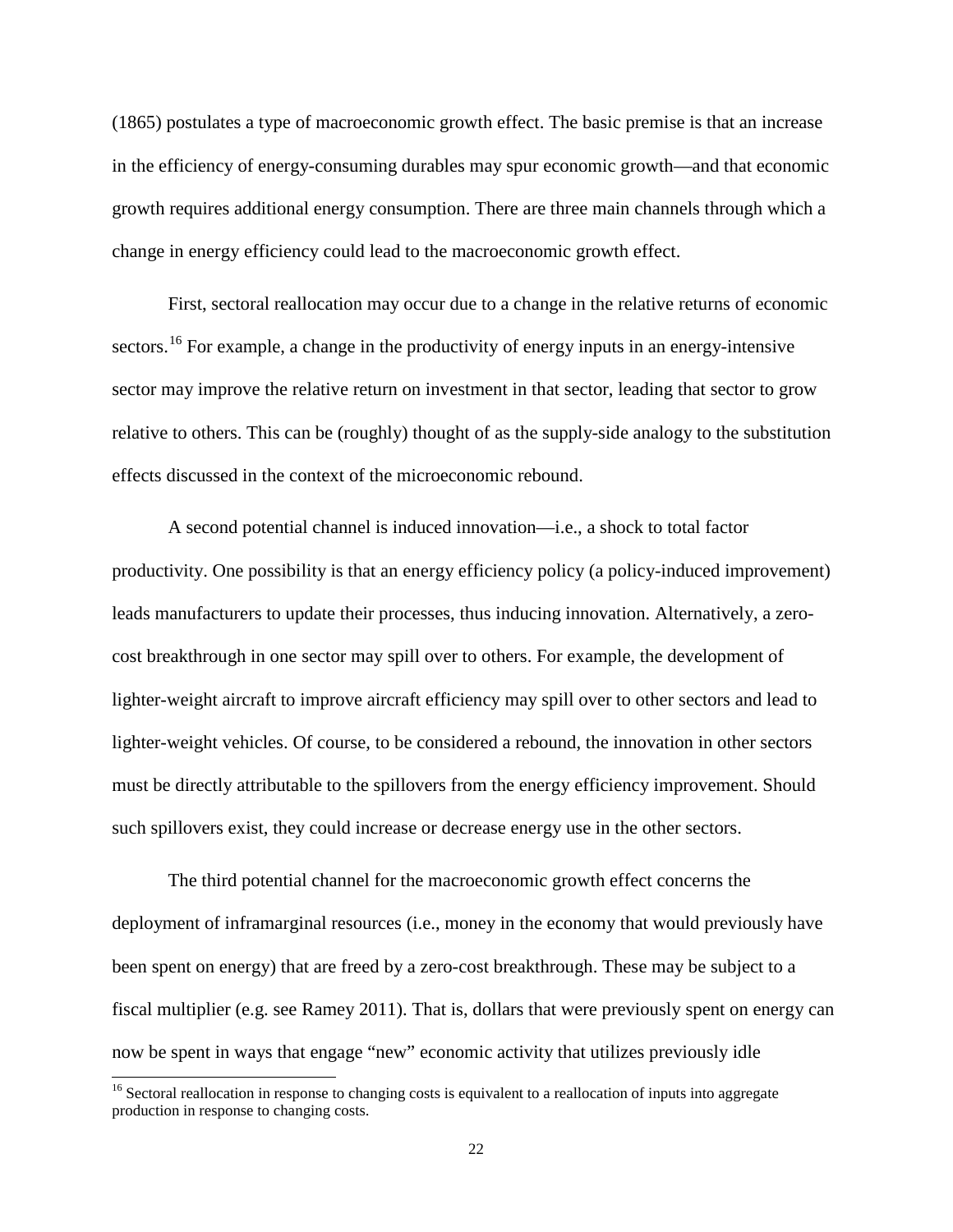resources. Surplus created from this new activity may cause the overall economic impact to exceed the initial amount by some multiplier [\(Borenstein 2015\)](#page-34-0). Of course, for such a multiplier effect to occur, idle resources must be available so that the incremental resources do not simply crowd out private investment. Although this may be the case during recessions, it is less likely to be the case during economic upswings. More generally, there is strong disagreement among macroeconomists about the size of the fiscal multiplier [\(Ramey 2011\)](#page-36-11). However, the multiplier in the rebound setting is slightly different because there is long-term debt associated with fiscal stimulus, but not with a zero-cost breakthrough. We are not aware of any study focusing directly on estimating such multipliers in the context of energy efficiency. We turn next to the challenges of estimating macroeconomic rebound effects.

## **Challenges of Estimating the Macroeconomic Price Effect**

The magnitude of the macroeconomic price effect depends on the relative supply and demand elasticities.<sup>[17](#page-22-0)</sup> If the demand elasticity is low and the supply elasticity is high, then the effect will be small. The estimates discussed earlier concerning the price elasticity of gasoline use suggest a relatively inelastic oil demand function, at least in the medium-run. The supply of oil is considered to be relatively inelastic in the short-run due to capacity constraints. However, oil supply would be expected to be more elastic in the long-run because it depends on how development of new extraction technologies responds to price. Unfortunately, there is very little empirical evidence on such supply elasticities. [Borenstein \(2015\)](#page-34-0) uses oil supply elasticities of

<span id="page-22-0"></span> $17$  This should be clear from Figure 1.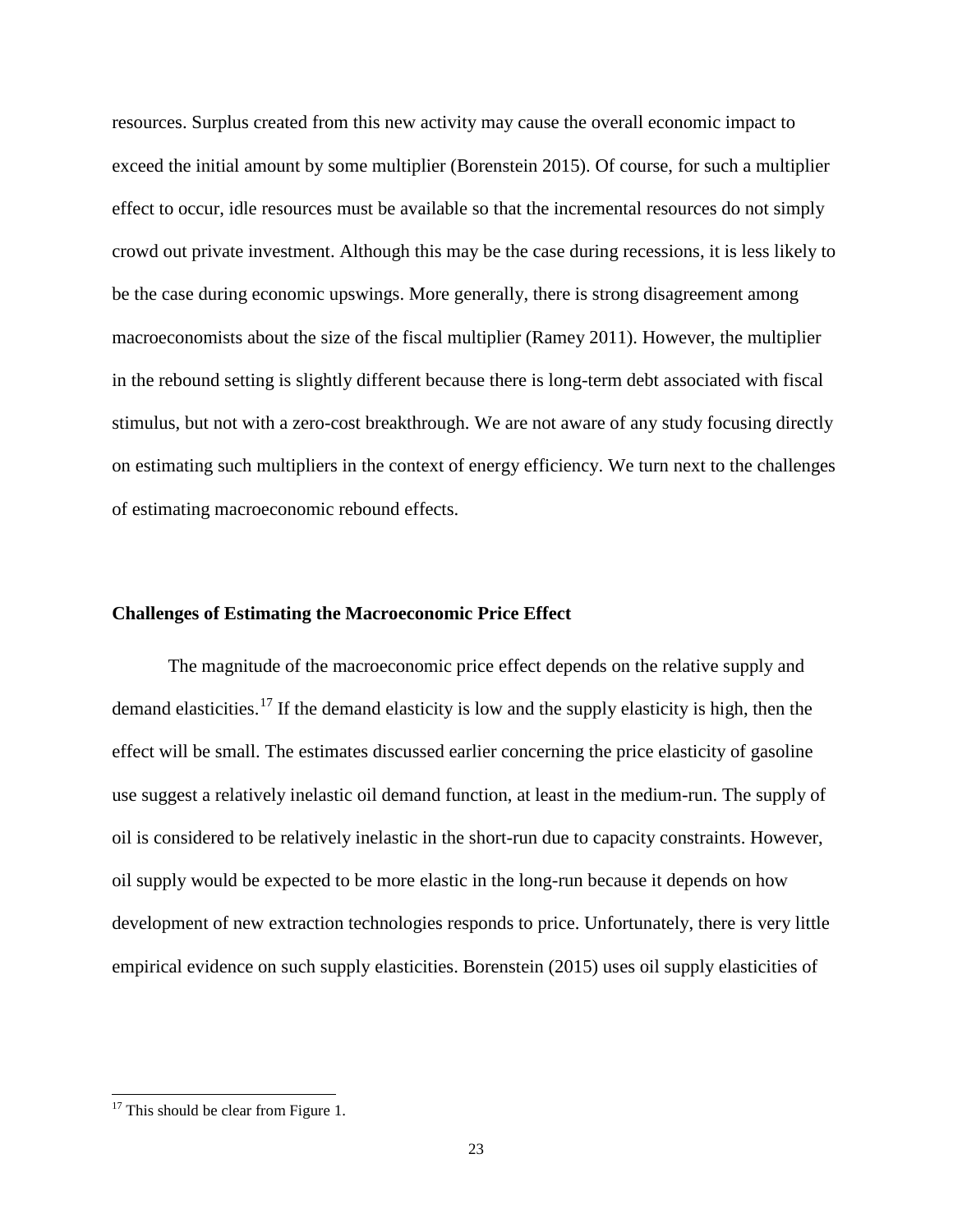0.2, 0.6, and 1.0 for a sensitivity analysis of the macroeconomic price effect, but asserts that the long-run oil supply elasticity may be rather high.<sup>[18](#page-23-0)</sup>

The estimates in [Borenstein \(2015\)](#page-34-0) indicate that with an oil demand elasticity of -0.4 and an oil supply elasticity of 1.0, the macroeconomic price effect is approximately 30 percent. Using linear demand and supply functions, we arrive at a similar result. However, the possible range for the macroeconomic price effect is quite large: with a supply elasticity of only 0.2 and demand elasticity of -0.6, we can expect to see a macroeconomic price effect as large as 76 percent. We believe that it is far more likely that long-run oil supply is highly elastic, so we would not expect an effect *this* large, even if it is possible. Given the likely high long-run oil supply elasticity and low or moderate demand elasticity, we suspect that the macroeconomic price rebound in oil markets is on the order of 20-30%. However, we have not yet seen evidence for other energy markets (e.g., electricity, natural gas). Moreover, for all markets, it is important to recognize that the macroeconomic price effect will always be less than one (demand curves slope downward and supply curves slope upward, by construction). This means that it is theoretically impossible for backfire to occur due solely to the macroeconomic price effect.

#### **Challenges in Estimating the Macroeconomic Growth Effect**

Despite being central to backfire claims, the macroeconomic growth effect is the rebound effect topic with the least amount of concrete evidence. Attempts to quantify the macroeconomic growth effect are plagued by the same challenges that are encountered in most macroeconomics research. That is, the global economy is a single, interconnected, complex dynamic system,

<span id="page-23-0"></span> $18$  Given the remarkable innovations in oil extraction over the past several decades due to high oil prices, we agree with Borenstein's assertion.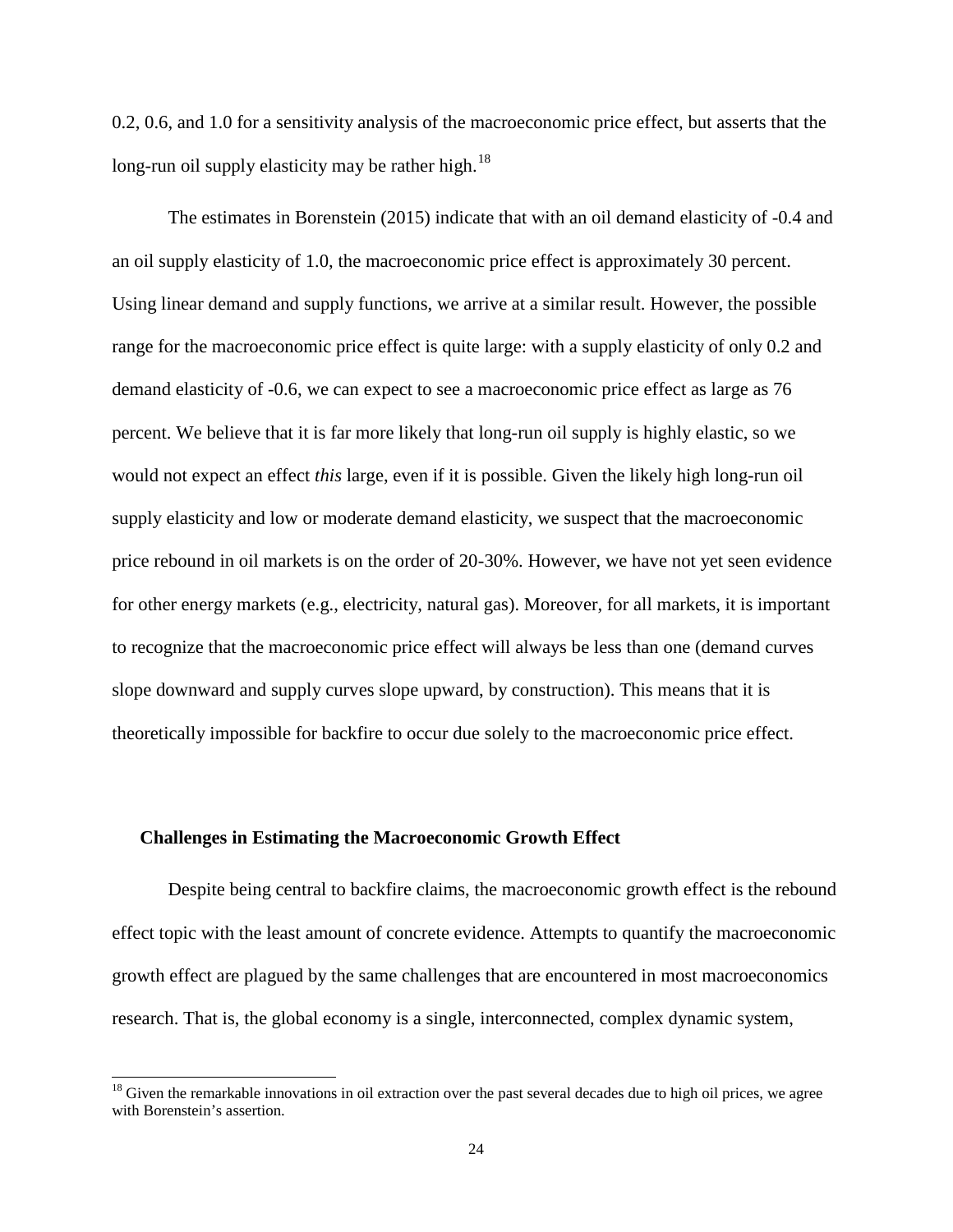making definitive arguments about cause and effect nearly impossible. This means, for example, that we cannot say with *empirical* certainty how U.S. fuel economy standards affect long-run energy use in the U.S., let alone in China.

Fortunately, basic economic theory provides some clear guidance on the macroeconomic growth rebound most commonly discussed: sectoral reallocation. The key theoretical insight is that the extent to which a zero-cost breakthrough leads to increases or decreases in overall energy use depends on the elasticities of substitution in consumption and production. To illustrate, consider a household that consumes two goods—an aggregate consumption good (e.g., food or clothing) and an energy service (e.g., driving). This means that households can use their income to purchase either the consumption good or a car and the energy to power it. The question of interest here is: what happens to *aggregate* energy use in the economy if cars are made more energy efficient?

In the consumer sector, the answer depends on the elasticity of substitution between goods and energy services in the household utility function. To illustrate, let's consider the extremes. If goods and energy services are perfect substitutes, then the household will spend its entire budget on whichever good has the highest utility per dollar spent. If energy services become less expensive than goods (in utility per dollar), then the household may shift its entire budget toward energy services. On the other hand, if goods and energy services are perfect complements, then they will be optimally consumed in fixed proportion. In this case, making one of the goods marginally cheaper (e.g., through energy efficiency standards) will make little difference in consumption and overall energy use because energy is a derived demand (i.e., from energy services). This means that although zero-cost breakthroughs may cause the level of *energy services* to increase, less *energy* will be used than before the zero-cost breakthrough.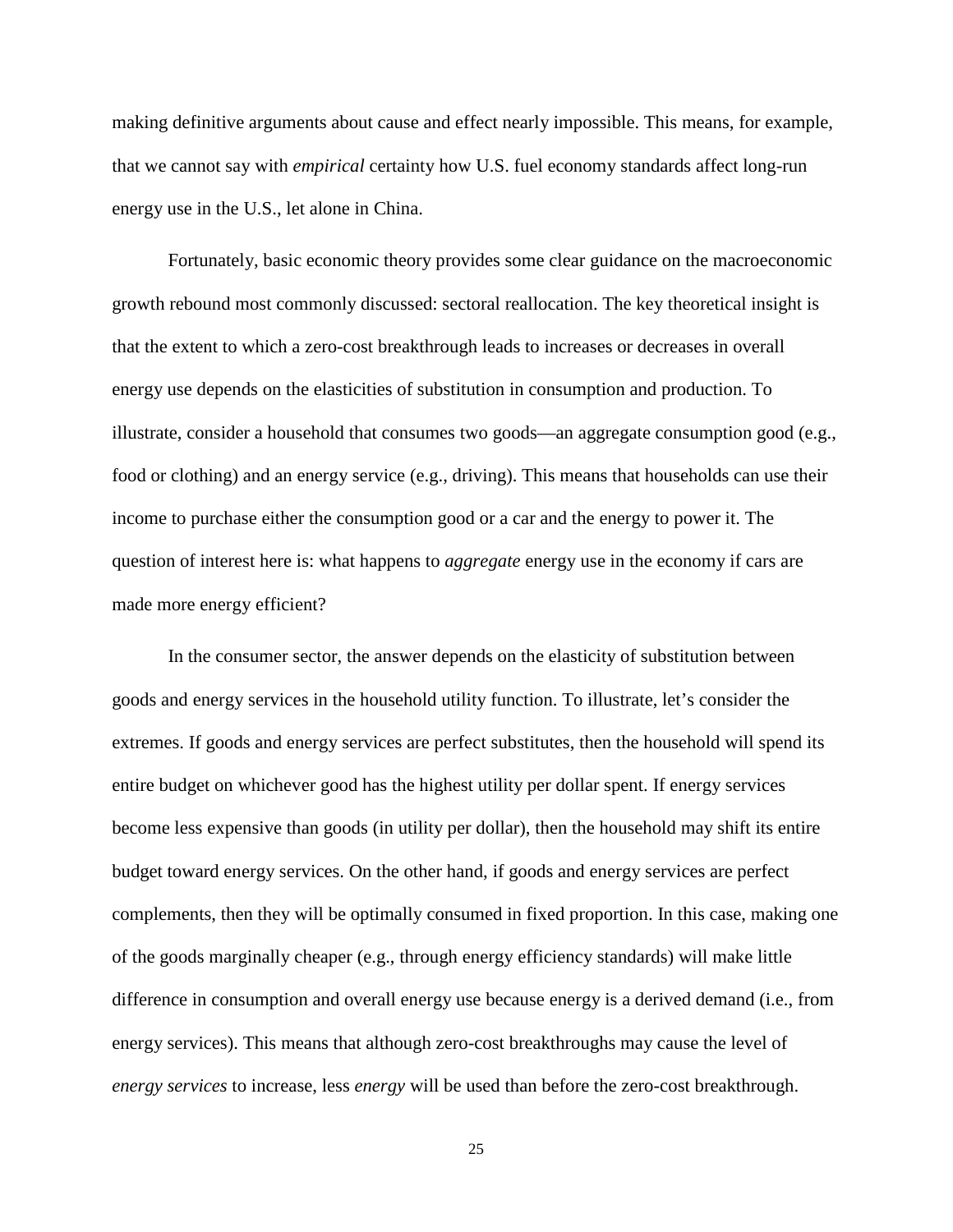Based on these two extremes, it is clear that there must be a high degree of substitution towards energy services in consumption for the level of actual energy use to increase above pre-energy efficiency improvement levels.

So far, the logic we have presented is the same as the logic behind the microeconomic substitution effects. This means that the consumer substitution effects will be contained in estimates of the sectoral reallocation effect. But sectoral reallocation is even broader; it depends not only on patterns of consumption, but also patterns of production. For production, precisely the same logic applies as for consumption. Where production occurs by combining energy inputs with non-energy inputs (e.g., capital and labor), the degree of substitutability/complementarity in production determines the overall effect of a zero-cost breakthrough on energy use. If the inputs are highly substitutable, an increase in energy efficiency in production will cause a large swing towards increasing energy inputs. If they are complements, they must be used in fixed proportion, and energy demand will remain unchanged.

A useful implication of these theoretical insights is that the sectoral reallocation rebound is largely driven by the magnitude of substitution elasticities. Intuitively, we would view energy and non-energy inputs as being more complementary than substitutable in both consumption and production because energy cannot be directly consumed; rather, we use it to help us meet our broader consumption needs. This intuition is shared by [Goulder et al. \(1999\),](#page-35-16) whose simulation model of alternative abatement policies assumes complementarity of energy and other inputs to production.[19](#page-25-0) This leads us to believe that macroeconomic growth rebound effects are likely to

<span id="page-25-0"></span><sup>&</sup>lt;sup>19</sup> Goulder et al. (1999) assume an elasticity of substitution of 0.8. It may be even lower in the context here, since the energy efficiency intervention itself will already dictate substitution towards more energy efficient production technology.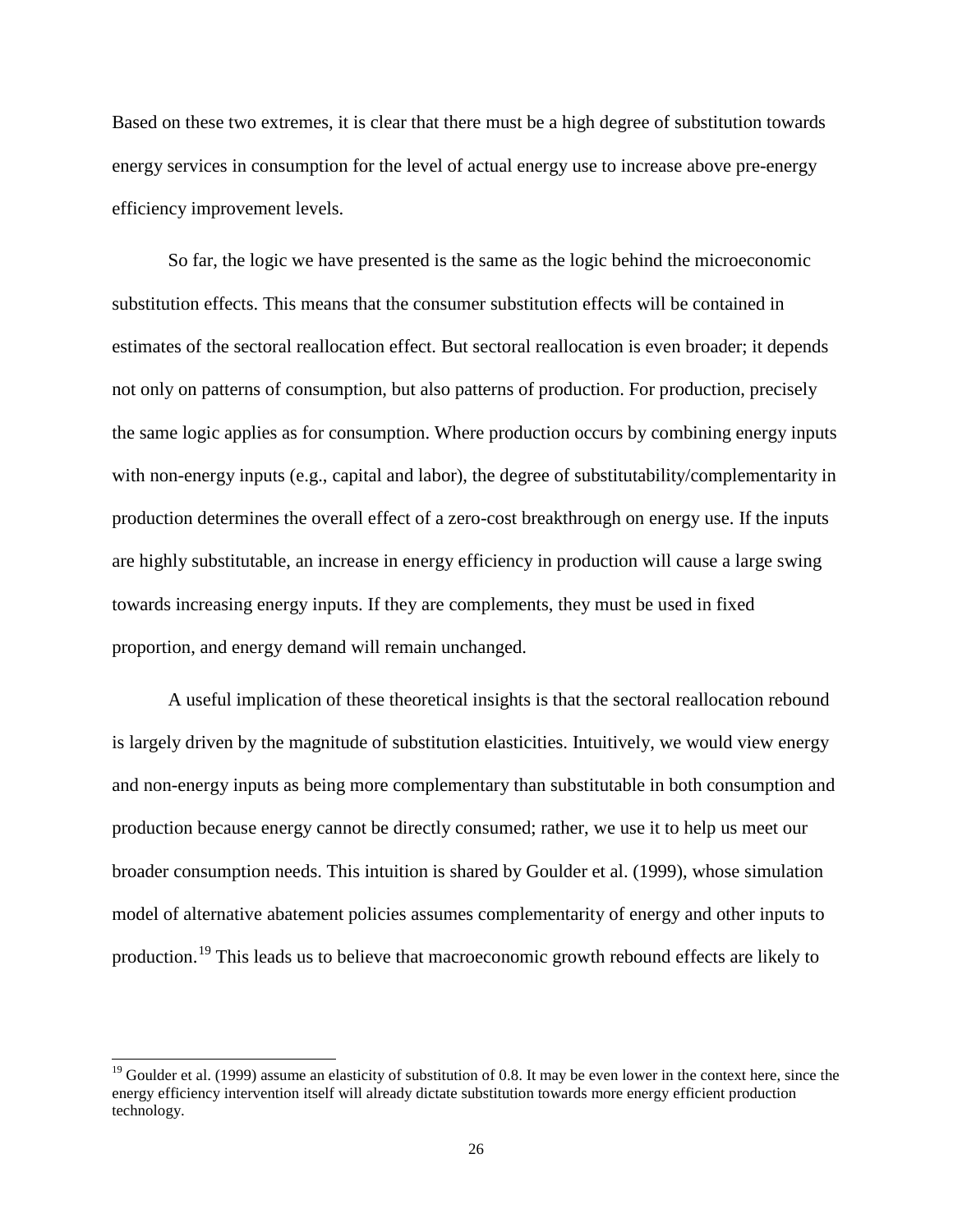be small. However, there is clearly a need for more research to quantify the relevant substitution elasticities.

#### **Empirical Evidence on the Macroeconomic Growth Effect**

The theoretical insights just discussed are particularly useful when interpreting the empirical literature on the macroeconomic growth effect, which focuses primarily (but not exclusively) on sectoral reallocation. Other channels may be implicitly included in the macroeconomic growth effect, but to the best of our knowledge have not been identified separately. There are three strands in the literature that quantify the macroeconomic growth rebound. The first strand uses a structural model of the production function of the economy to make theoretical predictions about the rebound effect. The second attempts to econometrically estimate the total rebound effect (macroeconomic and microeconomic) using historical time series data. The third involves simulation models of the economy based on input-output tables of economic activity and calibrated relationships between key variables governing economic growth.

#### *Structural Models*

Beginning with Saunders [\(1992\)](#page-36-12), there has been a stream of studies in the energy economics literature that relies on a neoclassical growth model to provide theoretical insight into the sectoral reallocation rebound. For example, using a single sector neoclassical growth model that includes capital, labor and energy inputs, Saunders [\(1992\)](#page-36-12) examines how energy efficiency improvements affect overall energy consumption. In this simple setting, the consumer considers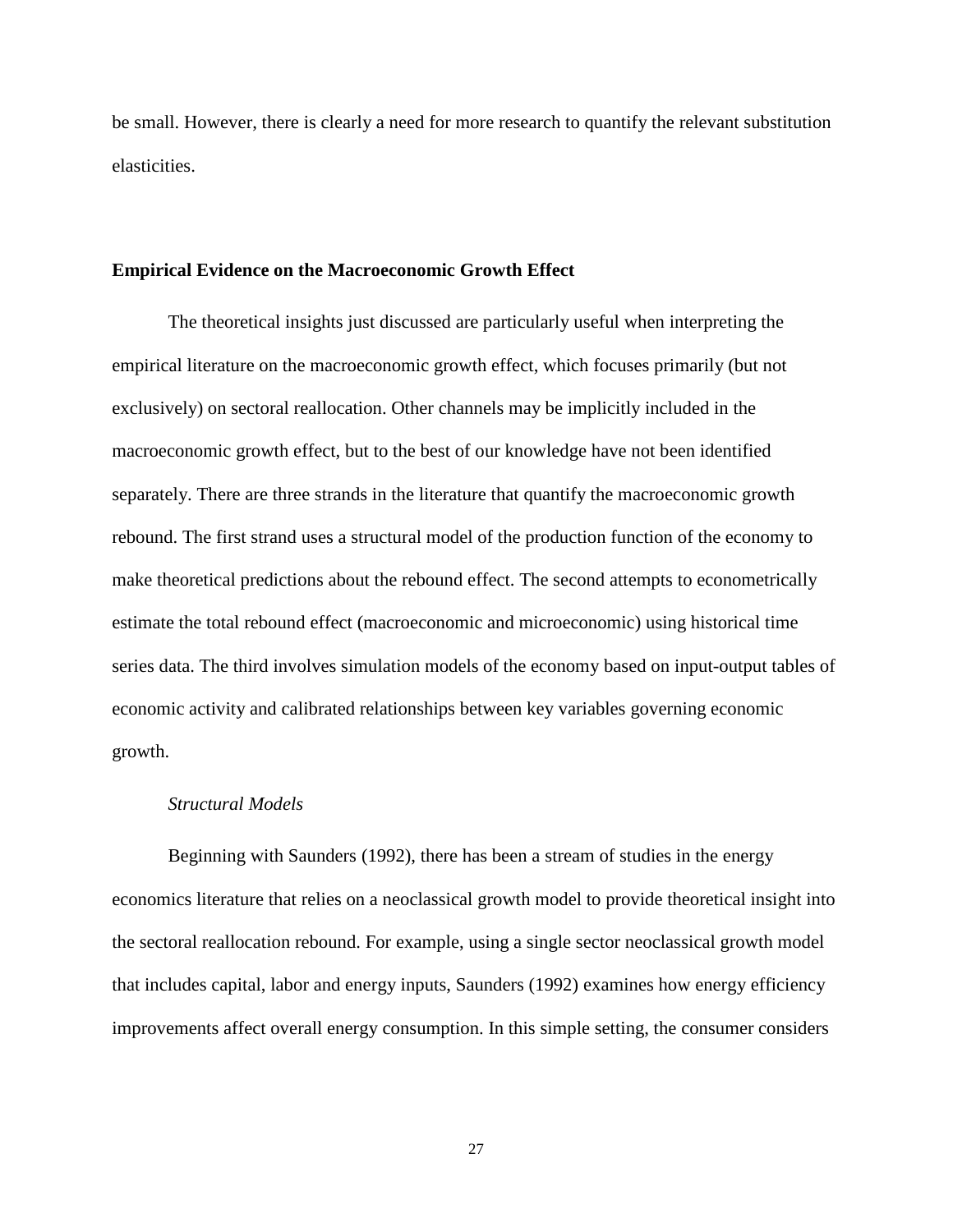energy-intensive goods as perfect substitutes for non-energy-intensive goods. Thus, by construction, Saunders finds that 'backfire' can occur.

Our concern with this and many other models in this literature is that they rely heavily on structural assumptions. For example, switching to a production function that assumes perfect complementarity of inputs (i.e., a Leontief production function) would immediately imply *zero rebound*. Of course, the structural assumption here is just as restrictive as in the single sector neoclassical growth model. While such theoretical exercises are interesting, their limitation is that nearly any outcome is possible depending on the choice of structural assumptions and functional forms.

## *Econometric Estimates*

Although this observation should not be surprising to macroeconomists, these limitations of structural models have made the use of empirical analyses all the more important for providing reliable guidance on the magnitude of the macroeconomic growth rebound. However, this is where demonstrating *causality* is critical—but also extremely difficult. For the last century, we have seen large increases in both energy use and the energy efficiency of many durable goods. But in order to claim a causal relationship between energy efficiency and energy use, it must be shown that energy consumption has not increased due to some other factor. Ideally, the experiment needed to identify a zero-cost breakthrough would consist of two worlds—one with the zero-cost breakthrough and one without. Unfortunately, as for many issues in macroeconomics, such an experiment is impossible. In fact, it is extremely difficult, if not impossible, to separate the effect of energy efficiency improvements from exogenous economic growth and the simultaneous dramatic improvements in energy services. Not surprisingly, the few econometric investigations that have relied on historical data to provide evidence of a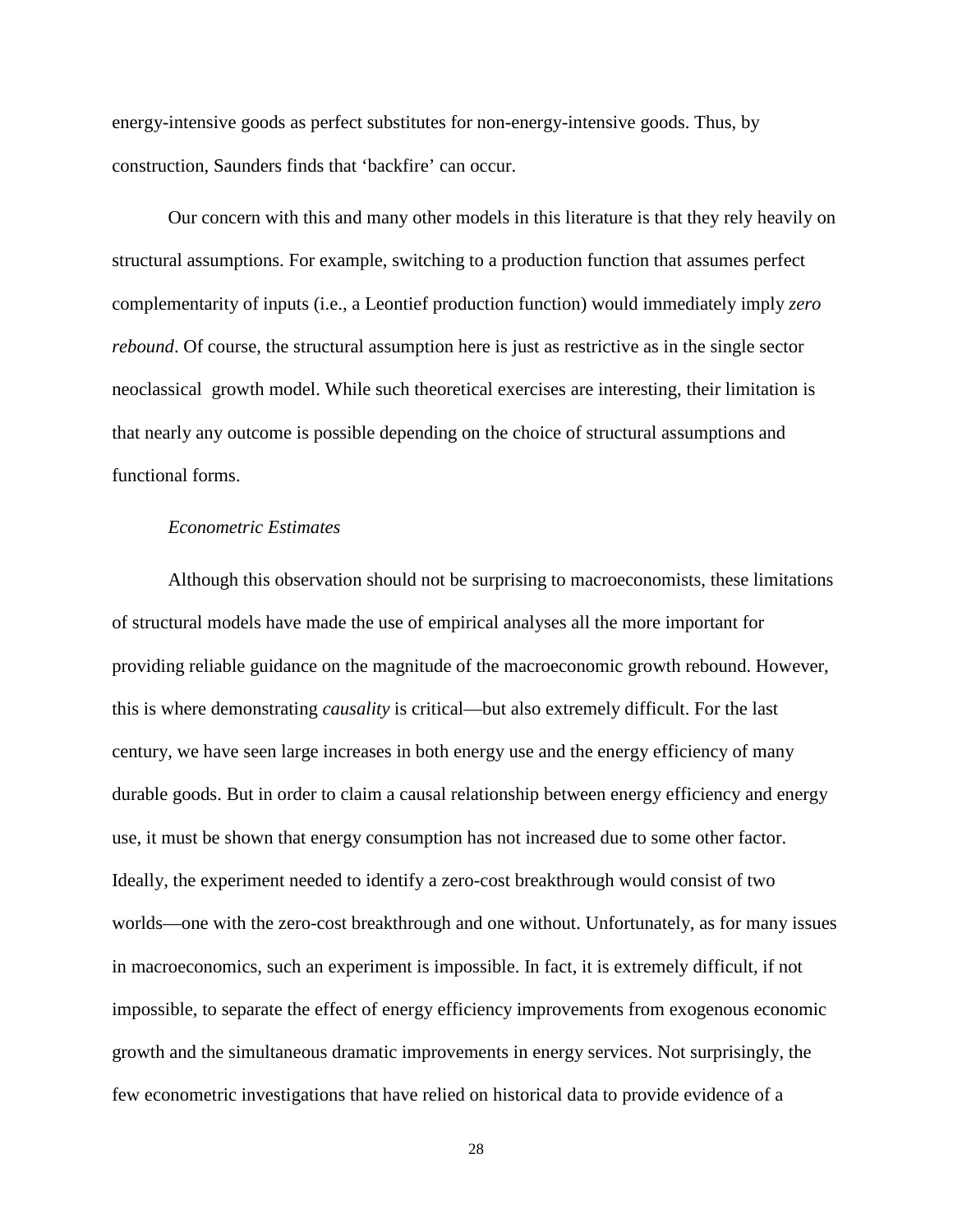combined macroeconomic and microeconomic rebound effect leading to backfire (e.g., [Tsao et](#page-36-13)  al. (2010) and [Saunders \(2013\)\)](#page-36-14) have not been published in economics journals, where the standard for empirically identifying a causal effect tends to be higher.

#### *Simulation Models*

In the absence of credible empirical strategies, macroeconomists often build models of the economy that *simulate* the effects of policies. This brings us to the third class of approaches used to estimate the macroeconomic rebound effect: calibrated simulation models. These models tend to be general equilibrium models based on input-output tables of economic activity or estimated macro-econometric models with hundreds of equations. Of course, the results of such models are driven by the structure of the model and the parameterization of the relationships. For this reason, many macroeconomic modelers focus on modeling to build intuition, rather than numerical estimates.

The simulation models that are used to numerically estimate the macroeconomic rebound effect compare total energy consumption in a scenario that slightly perturbs the energy efficiency parameter to total energy consumption in the business-as-usual case. If the change in predicted energy use is less than the expected effect of energy efficiency, then the difference is attributed to the rebound effect; if total energy increases, it is consistent with backfire. Some of the most interesting studies in this literature build computable general equilibrium or econometric simulation models of the U.K. economy (e.g., [Barker et al. 2009,](#page-34-14) [Barker et al. 2007,](#page-34-15) [Turner](#page-36-15)  [2009\)](#page-36-15). These find results ranging from negative rebounds to massive backfire. This large range of results is very useful for considering the implications of different combinations of structural assumptions and parameter values for the macroeconomic rebound effect. But the reliance of these studies on correlations to parameterize key relationships in the models leaves us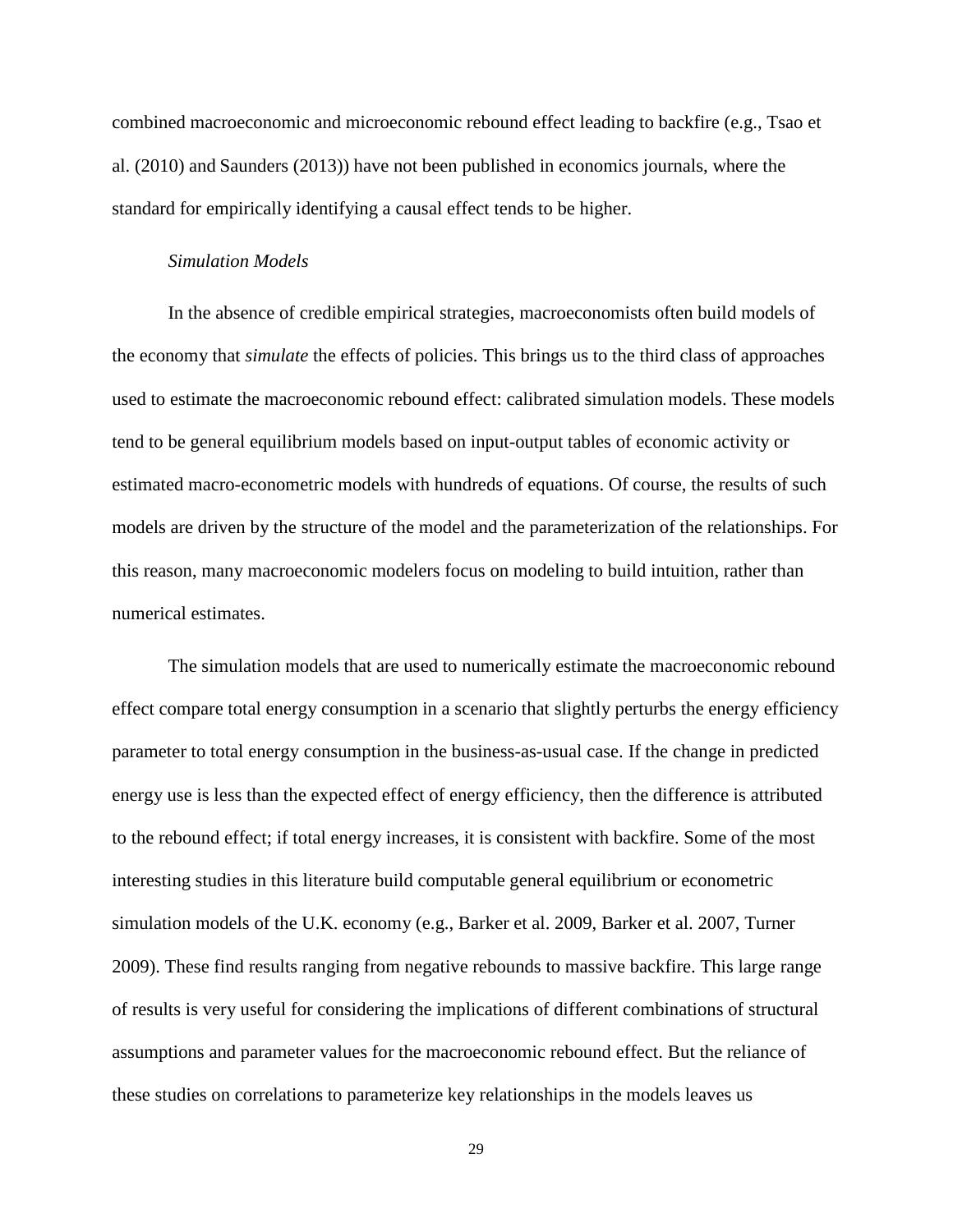unconvinced that they truly pin down the magnitude of the rebound effect. Thus, another valuable area for future research would be analyses that combine clever new empirical approaches with careful numerical simulations.

#### **Implications for Environmental Economics Research and Policy**

What does this discussion of the challenges of quantifying the macroeconomic rebound effect tell us about its likely magnitude? Note first that estimates of the sectoral reallocation macroeconomic rebound are *not* necessarily additive with respect to the *microeconomic* rebound effects, which are typically already aggregated into the macroeconomic measure. In addition, the macroeconomic price and sectoral reallocation effects may be partly offsetting because sufficiently lower equilibrium energy prices can lead to a reallocation away from energy [\(Turner](#page-36-15)  [2009\)](#page-36-15). Moreover, to the extent that numerical simulations are based on historical *correlations*, rather than causal effects, we need to be cautious about interpreting point estimates too literally.

That said, it is possible that there is a substantial macroeconomic growth effect in certain circumstances. Moreover, it appears likely that there is at least some increase in energy consumption from the macroeconomic growth effect, given that it has a theoretically sound basis. Thus, when considering a zero-cost breakthrough, we would recommend that the best current approach for a policy economist would be to calculate the macroeconomic price effect based on the best estimates of elasticities, and then perform a sensitivity analysis using different values of the macroeconomic growth rebound effect. Two recent estimates of the macroeconomic growth rebound that could be considered for such a sensitivity analysis are 11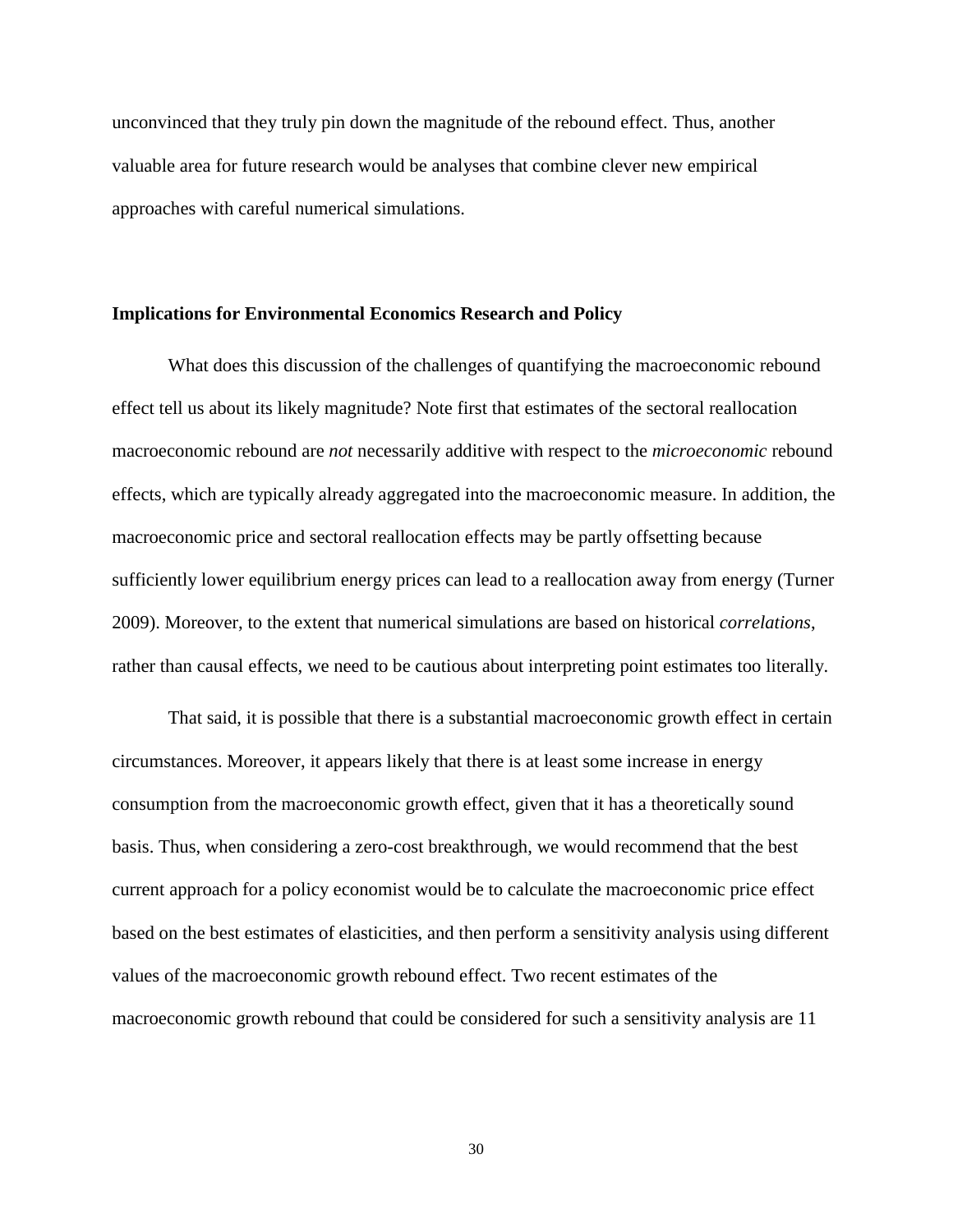percent [\(Barker et al. 2007\)](#page-34-15) and 21 percent [\(Barker et al. 2009\)](#page-34-14).<sup>[20](#page-30-0)</sup> We do not believe that the literature currently provides convincing evidence of a backfire due to the macroeconomic rebound effect.

What does a macroeconomic rebound mean for the welfare effects of policy? The macroeconomic price effect of an energy efficiency improvement arises from reaching equilibria in markets, which improves welfare. Sectoral reallocation leads to more efficient production in an economy, improving welfare. If the energy efficiency improvement induces innovation, this would also improve welfare. However, because these welfare gains may be countered by losses from greater external costs of production or consumption, the net welfare effects are ambiguous.

#### **CONCLUSIONS AND IMPLICATIONS FOR POLICY**

The debate about the magnitude of the rebound effect continues, and has important implications for energy efficiency policy. This article has attempted to inform this debate through three main contributions. First, we have introduced the important conceptual distinction between a rebound effect associated with a costless energy efficiency improvement that holds other attributes constant (zero-cost breakthrough) and an energy efficiency policy that may be bundled with other product changes that affect energy use (policy-induced improvement). Second, we have distilled the empirical literature on the microeconomic rebound into a manageable number of estimates that we believe are the most reliable. Third, we have attempted to clarify the nature of the macroeconomic rebound and have presented an approach for conceptualizing (or estimating) the size of the effect.

<span id="page-30-0"></span> $20$  This 21 percent is based on the 2020 estimate, while the estimate for 2030 is 41 percent. However, both estimates include the income effect within the macroeconomic rebound.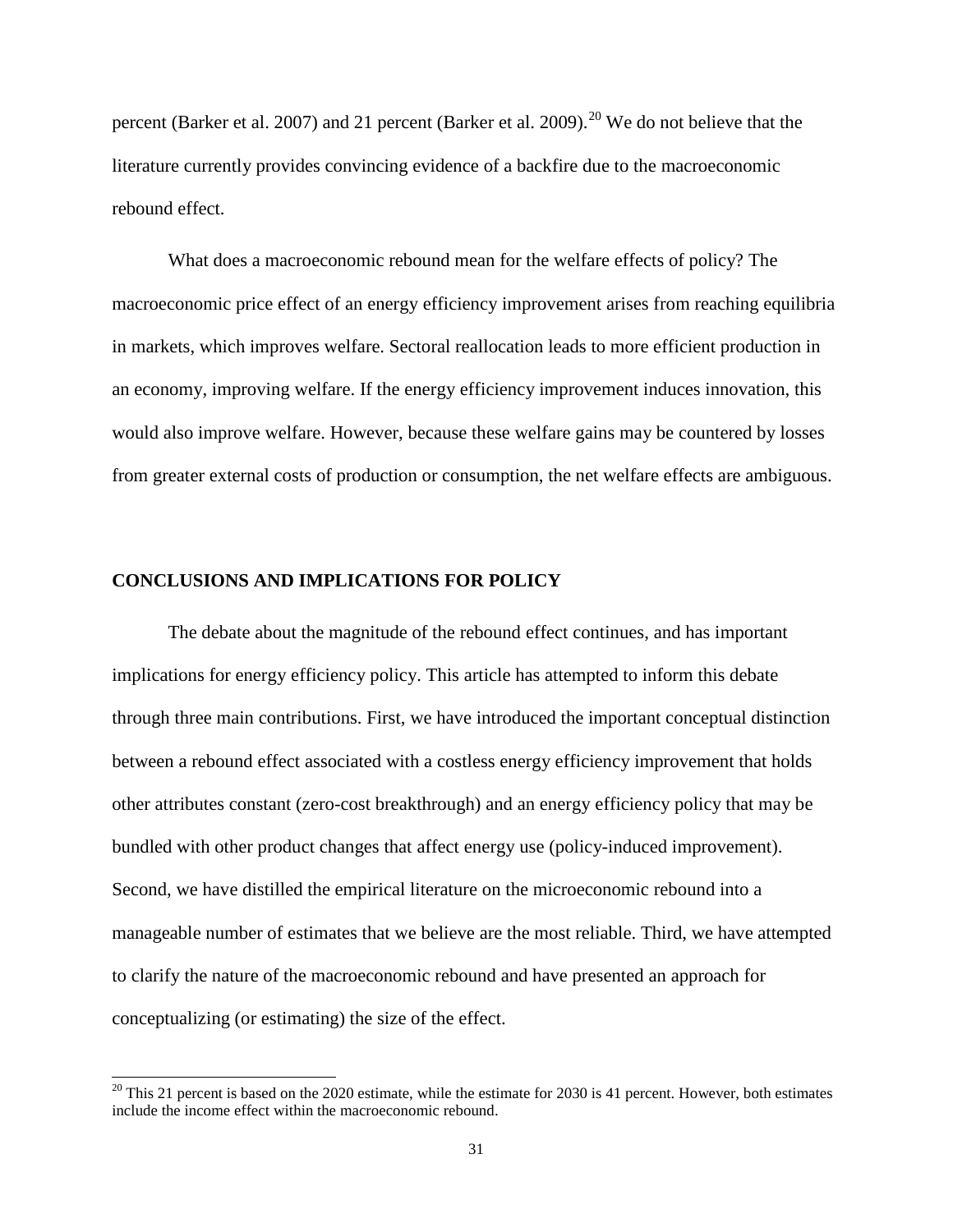We find that the existing literature does not support claims that energy efficiency gains will be *reversed* by the rebound effect. Thus we would argue that the continued focus on backfire in policy debates is largely unwarranted, and is perhaps distracting attention from the most important issues, such as the welfare implications of energy efficiency policies. In most cases, the total microeconomic rebound has been found to be on the order of 20 to 40 percent when all substitution and income effects are included (and perhaps even when the embodied energy in the energy efficiency improvement is included). Far less is known (or knowable) about the macroeconomic rebound. However, we have presented a framework that suggests three conclusions about the macroeconomic rebound. First, although in some markets the macroeconomic price effect may be substantial, it must always be less than 100 percent. Second, the rebound based on sectoral reallocation is likely smaller than the price effect because energy is more likely to be a complement to, rather than substitute for, other inputs in production. Finally, little is known about the effects of induced innovation and productivity on the rebound effect, beyond observing that such developments would almost certainly be welfare-increasing. In particular, there is a lack of consensus in the literature that examines how regulation affects total factor productivity. Nevertheless, if induced innovation and productivity lead to a rebound, then quantifying the effect would face the difficult challenge of determining a counterfactual path of innovation and productivity. There is currently scant evidence on this induced innovation channel and thus further research is needed on this topic.

The cumulative effect of these channels of rebound in a zero-cost breakthrough setting may be large in some situations and smaller in others. If pressed to offer our subjective assessment, in most cases we do not expect the total rebound effect to exceed 60 percent, but we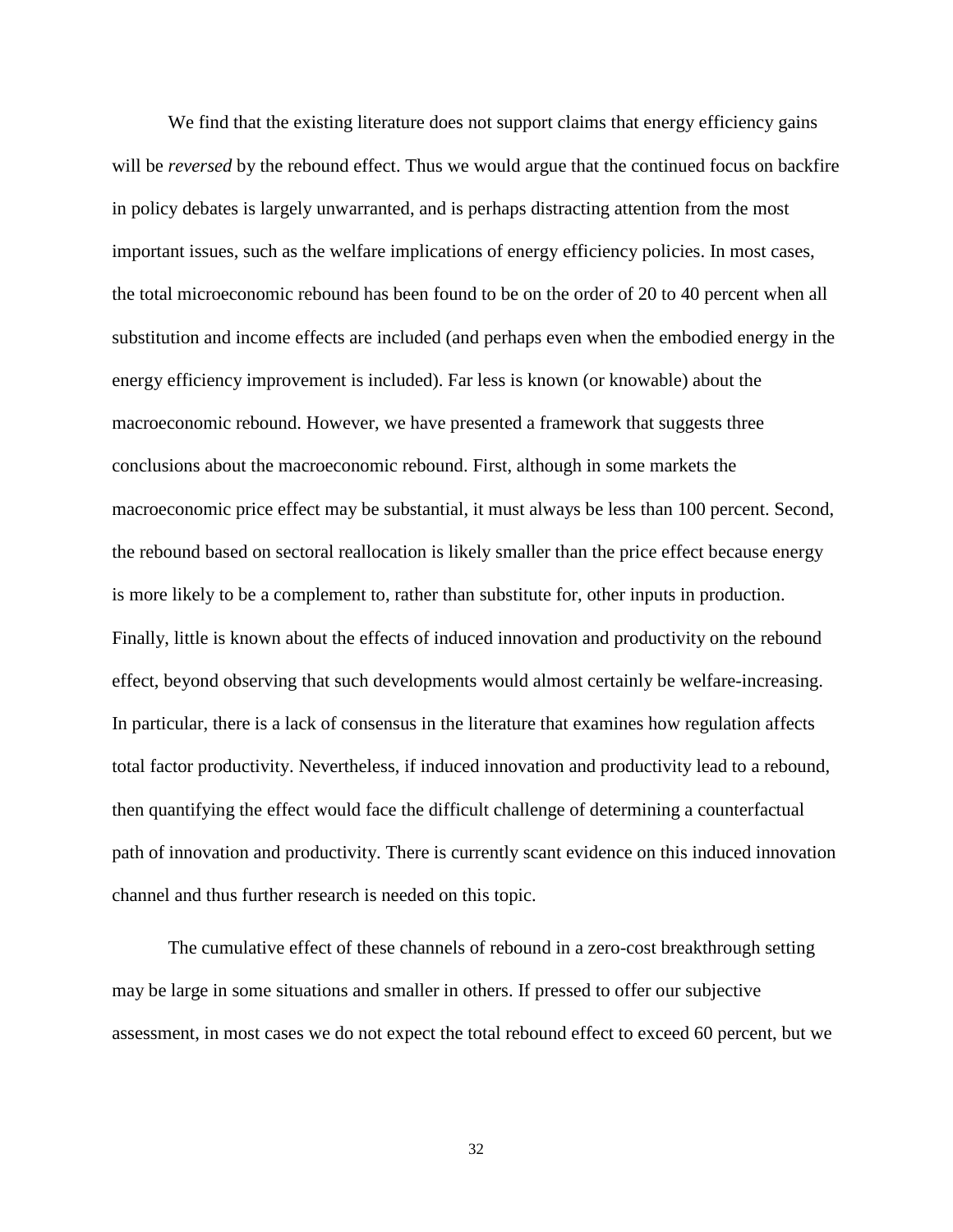recognize that it is possible to have a larger total effect.<sup>[21](#page-32-0)</sup> One might expect a policy-induced improvement to have a larger rebound due to associated changes in product attributes that consumers value, but a smaller rebound to the extent that the cost of the policy mitigates both the income and macroeconomic growth effects. In fact, sufficiently costly energy efficiency policies may well engender negative rebound effects. In sum, while the energy savings from energy efficiency policies will be reduced by the presence of a rebound effect, a zero-cost breakthrough rebound is likely to both conserve energy and increase welfare. The same may be true for a policy-induced improvement rebound, but each policy will require its own analysis.

A primary conclusion of our review is that unless the rebound effect has severe external costs, it will be a benefit, rather than a cost, of an energy efficiency policy. Unfortunately, the focus on minimizing energy use, rather than the broader objective of maximizing economic efficiency, has caused some policy makers to make the mistake of designing policies to 'mitigate' the rebound effect. Such efforts, as discussed in the literature (e.g., [van den Bergh](#page-36-16)  (2011)) and the policy community (e.g., [Gloger \(2011\)\)](#page-35-17), are likely counterproductive from a welfare perspective. Rather than considering the rebound effect as a deterrent to passing energy efficiency policies, policymakers should include the welfare gains and losses as part of their analysis of the benefits of a policy.

## **Acknowledgments**

The research for this article arose from an Environmental Defense Fund workshop. Our thanks go to Matthew Kotchen, who helped conceptualize this project. We thank Blake Alcott, Severin

<span id="page-32-0"></span> $21$  This 60 percent estimate is based on a 30 percent long-run microeconomic rebound, 25 percent macroeconomic price effect, and 5 percent macroeconomic growth effect (accounting for the fact that estimates of the macroeconomic growth effect both range widely and may be implicitly including some of the other rebounds).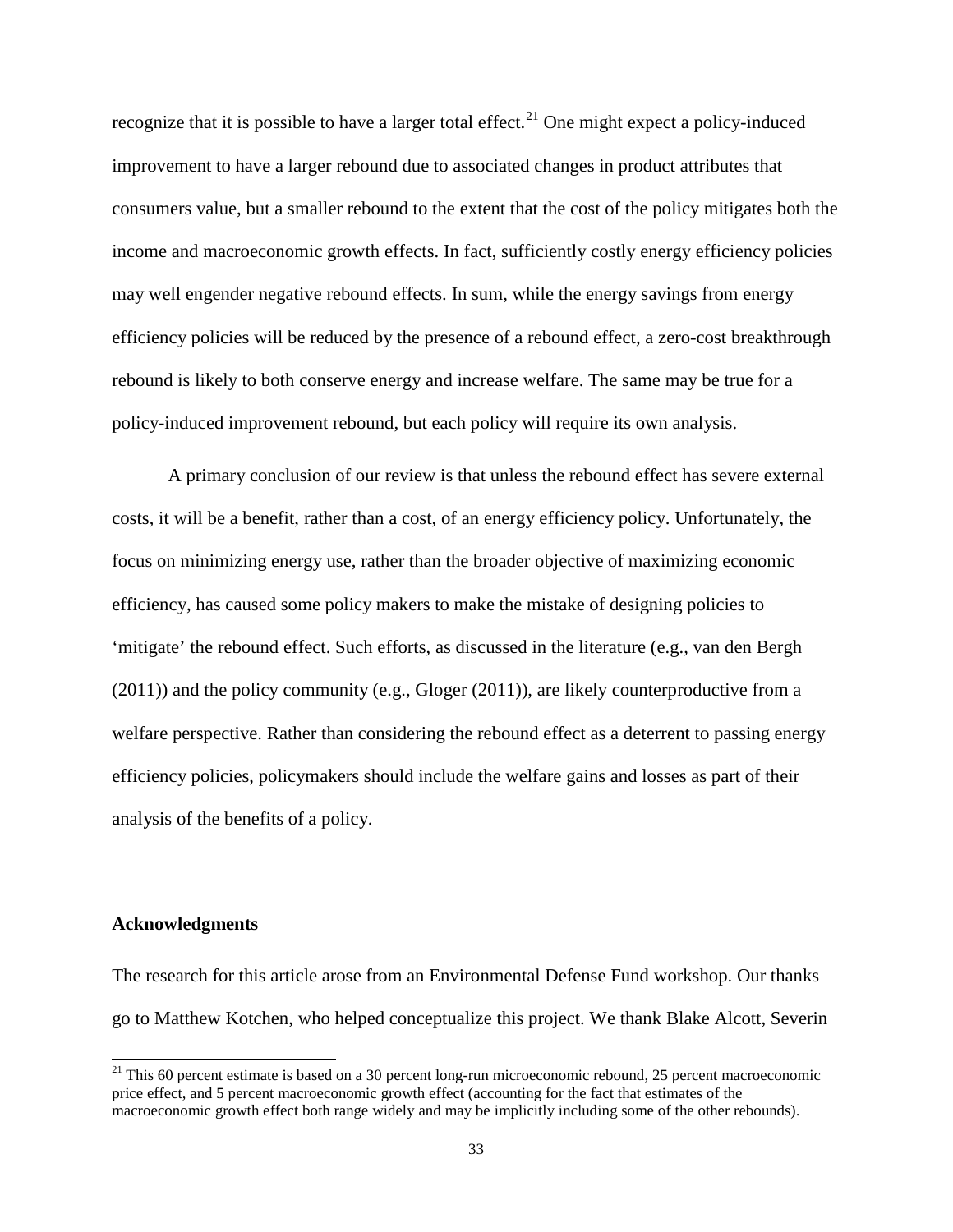Borenstein, Dallas Burtraw, Nathan Chan, Frank J. Convery, Manuel Frondel, Nathaniel O. Keohane, Reid Leifset, Derek Lemoine, Kenneth Small, Thomas Sterner, Karen Turner, Colin Vance, Matthew Zaragoza-Watkins, Richard J. Zeckhauser, the editor, and two anonymous referees for comments, as well as Jonathan Camuzeaux, Ruiwen Lee, and Paige Weber for excellent research assistance. All remaining errors are our own. The authors do not declare any conflict of interest.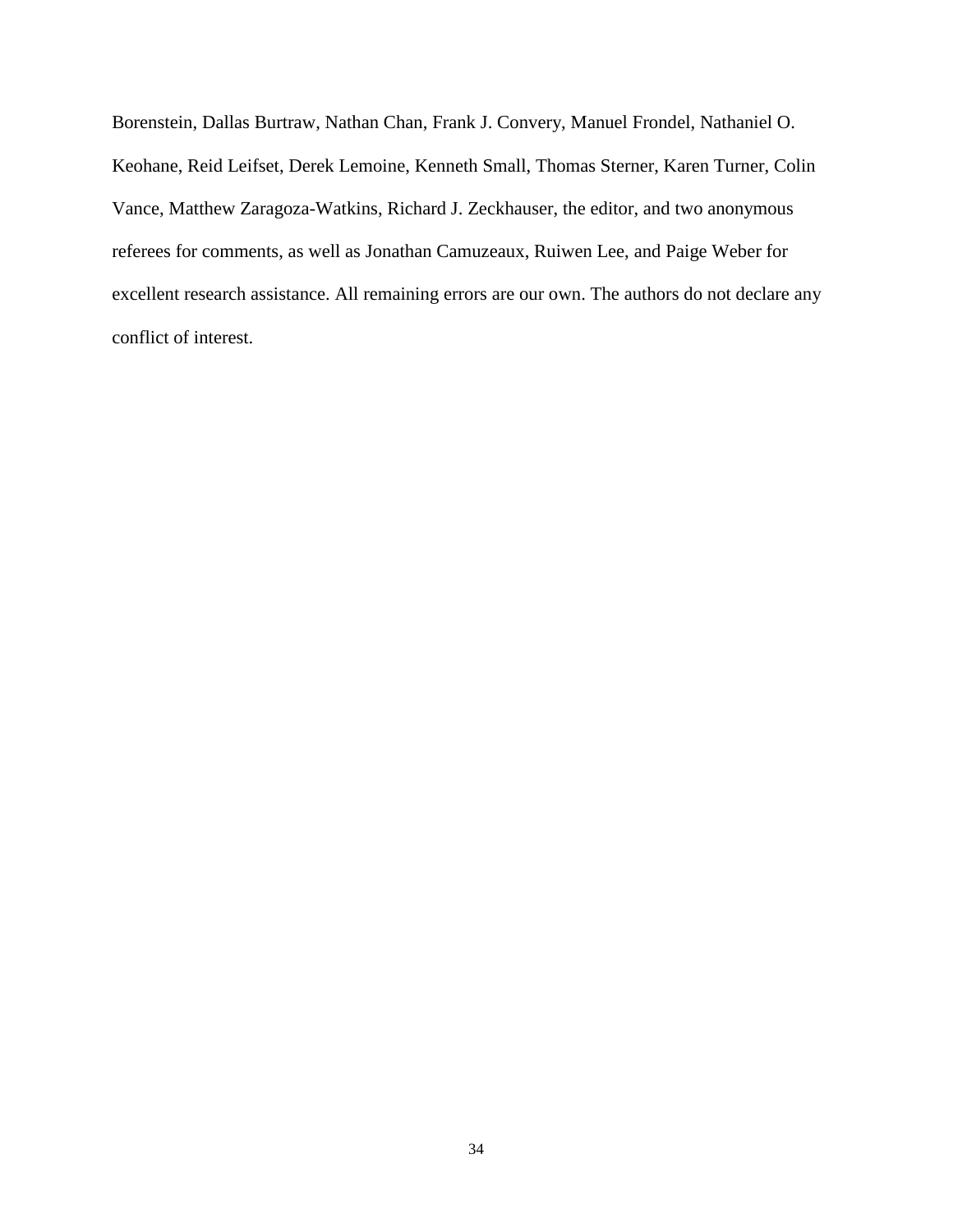# **REFERENCES**

- <span id="page-34-5"></span>Al-Faris, Abdul Razak. 2002. "The Demand for Electricity in the GCC Countries." *Energy Policy* 30 (2): 117-124.
- <span id="page-34-3"></span>Allcott, Hunt. 2011. "Rethinking Real-Time Electricity Pricing." *Resource and Energy Economics* 33 (4): 820-842.
- <span id="page-34-6"></span>Alves, Denisard, and Rodrigo De Losso da Silveira Bueno. 2003. "Short-run, long-run and Cross Elasticities of Gasoline Demand in Brazil." *Energy Economics* 25 (2): 191-199.
- <span id="page-34-7"></span>Atakhanova, Zauresh, and Peter Howie. 2007. "Electricity Demand in Kazakhstan." *Energy Policy* 35 (7): 3729-3743.
- <span id="page-34-8"></span>Athukorala, Wasantha, and Clevo Wilson. 2010. "Estimating Short and Long-term Residential Demand for Electricity: New Evidence from Sri Lanka." *Energy Economics* 32 (S1): S34-S40.
- <span id="page-34-1"></span>Azevedo, Ines L. 2014. "Consumer End-Use Energy Efficiency and Rebound Effects." *Annual Review of Environment and Resources* forthcoming.
- <span id="page-34-14"></span>Barker, Terry, Athanasios Dagoumas, and Jonathan Rubin. 2009. "The Macroeconomic Rebound Effect and the World Economy." *Energy Efficiency* 2 (4): 411-427.
- <span id="page-34-15"></span>Barker, Terry, Paul Ekins, and Timothy Foxon. 2007. "The macro-economic rebound effect and the UK economy." *Energy Policy* 35 (10): 4935-4946.
- <span id="page-34-4"></span>Barla, Philippe , Bernard Lamonde, Luis F. Miranda-Moreno, and Nathalie Boucher. 2009. "Traveled Distance, Stock and Fuel Efficiency of Private Vehicles in Canada: Price Elasticities and Rebound Effect." *Transportation* 36 (4): 389-402.
- <span id="page-34-9"></span>Ben Sita, Bernard, Walid Marrouch, and Salah Abosedra. 2012. "Short-run Price and Income Elasticity of Gasoline Demand: Evidence from Lebanon." *Energy Policy* 46: 109-115.
- <span id="page-34-0"></span>Borenstein, Severin. 2015. "A Microeconomic Framework for Evaluating Energy Efficiency Rebound and Some Implications." *Energy Journal* forthcoming.
- <span id="page-34-2"></span>Chan, Nathan, and Kenneth Gillingham. 2014. "The Microeconomic Theory of the Rebound Effect and its Welfare Implications." *Journal of the Association of Environmental and Resource Economists*.
- <span id="page-34-10"></span>Crotte, Amado, Robert Noland, and Daniel Graham. 2010. "An Analysis of Gasoline Demand Elasticities at the National and Local Levels in Mexico." *Energy Policy* 38 (8): 4445- 4456.
- <span id="page-34-11"></span>Davis, Lucas. 2008. "Durable Goods and Residential Demand for Energy and Water: Evidence from a Field Trial." *RAND Journal of Economics* 39 (2): 530-546.
- <span id="page-34-12"></span>Davis, Lucas, Alan Fuchs, and Paul Gertler. 2015. "Cash for Coolers: Evaluating a Large-Scale Appliance Replacement Program in Mexico." *American Economic Journal: Economic Policy* forthcoming.
- <span id="page-34-13"></span>Druckman, Angela, Mona Chitnis, Steve Sorrell, and Tim Jackson. 2011. "Missing Carbon Reductions? Exploring Rebound and Backfire Effects in UK Households." *Energy Policy* 39 (6): 3575-3581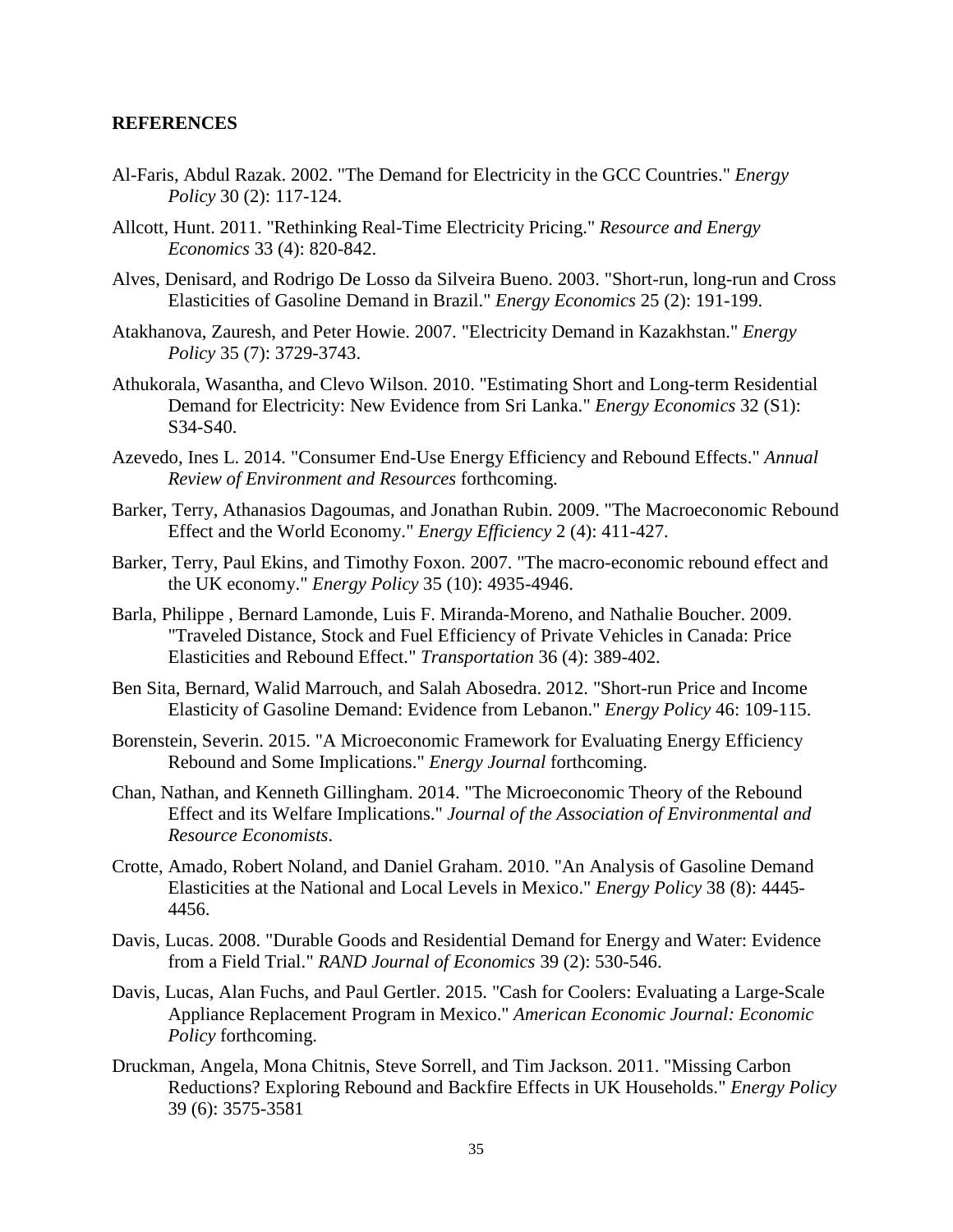- <span id="page-35-2"></span>Frondel, Manuel, and Colin Vance. 2013. "Re-Identifying the Rebound: What about Asymmetry?" *Energy Journal* 34 (4): 43-54.
- <span id="page-35-1"></span>Gillingham, Kenneth. 2011. *The Consumer Response to Gasoline Price Changes: Empirical Evidence and Policy Implications*, Stanford University Ph.D. Dissertation.
- <span id="page-35-14"></span>Gillingham, Kenneth. 2013. "Selection on Anticipated Driving and the Consumer Response to Changing Gasoline Prices." *Yale University Working Paper*.
- <span id="page-35-4"></span>Gillingham, Kenneth. 2014. "Identifying the Elasticity of Driving: Evidence from a Gasoline Price Shock." *Regional Science & Urban Economics* 47 (4): 13-24.
- <span id="page-35-15"></span>Gillingham, Kenneth, Matthew Kotchen, David Rapson, and Gernot Wagner. 2013. "The Rebound Effect is Over-played." *Nature* 493: 475-476.
- <span id="page-35-17"></span>Gloger, Stefan. 2011. "Policies to Overcome the Rebound Effect - A New Challenge for Environmental Policy." *Technical Report, Ministry of the Environment, Baden-Wuerttemberg*.
- <span id="page-35-16"></span>Goulder, Lawrence, Ian Parry, Roberton Williams, and Dallas Burtraw. 1999. "The Costeffectiveness of Alternative Instruments for Environmental Protection in a Second-best Setting." *Journal of Public Economics* 72 (3): 329-360.
- <span id="page-35-8"></span>Greening, Lorna A. , David L. Greene, and Carmen Difiglio. 2000. "Energy efficiency and consumption—the rebound effect—a survey." *Energy Policy* 28 (6-7): 389-401.
- <span id="page-35-11"></span>Halicioglu, Ferda. 2007. "Residential Electricity Demand Dynamics in Turkey." *Energy Economics* 29 (2): 199-210.
- <span id="page-35-10"></span>Hamilton, James. 2009. "Understanding Crude Oil Prices." *Energy Journal* 30 (2): 179-206.
- <span id="page-35-5"></span>Hughes, Jonathan, Christopher Knittel, and Daniel Sperling. 2008. "Evidence of a Shift in the Short-Run Price Elasticity of Gasoline Demand." *Energy Journal* 29 (1): 93-114.
- <span id="page-35-6"></span>Ito, Koichiro. 2014. "Do Consumers Respond to Marginal or Average Price? Evidence from Nonlinear Electricity Pricing." *American Economic Review* forthcoming.
- <span id="page-35-12"></span>Iwayemi, Akin, Adeola Adenikinju, and Adetunji Babatunde. 2010. "Estimating Petroleum Products Demand Elasticities in Nigeria: A Multivariate Cointegration Approach." *Energy Economics* 32 (1): 73-85.
- <span id="page-35-13"></span>Jamil, Faisal, and Eatzaz Ahmad. 2011. "Income and Price Elasticities of Electricity Demand: Aggregate and Sector-wise Analyses." *Energy Policy* 39 (9): 5519-5527.
- <span id="page-35-9"></span>Jenkins, Jesse, Ted Nordhaus, and Michael Shellenberger. 2011. Energy emergence: rebound and backfire as emergent phenomena. Oakland, CA: Breakthorugh Institute.
- <span id="page-35-7"></span>Jessoe, Katrina, and David Rapson. 2014. "Knowledge is (Less) Power: Experimental Evidence from Residential Energy Use." *American Economic Review* 104 (4): 1417-1438.
- <span id="page-35-0"></span>Jevons, William Stanley. 1865. *The coal question; an enquiry concerning the progress of the Nation, and the probable exhaustion of our coal-mines*. 2d ed. London,: Macmillan.
- <span id="page-35-3"></span>Li, Shanjun, Joshua Linn, and Erich Muehlegger. 2014. "Gasoline Taxes and Consumer Behavior." *American Economic Journal: Economic Policy* forthcoming.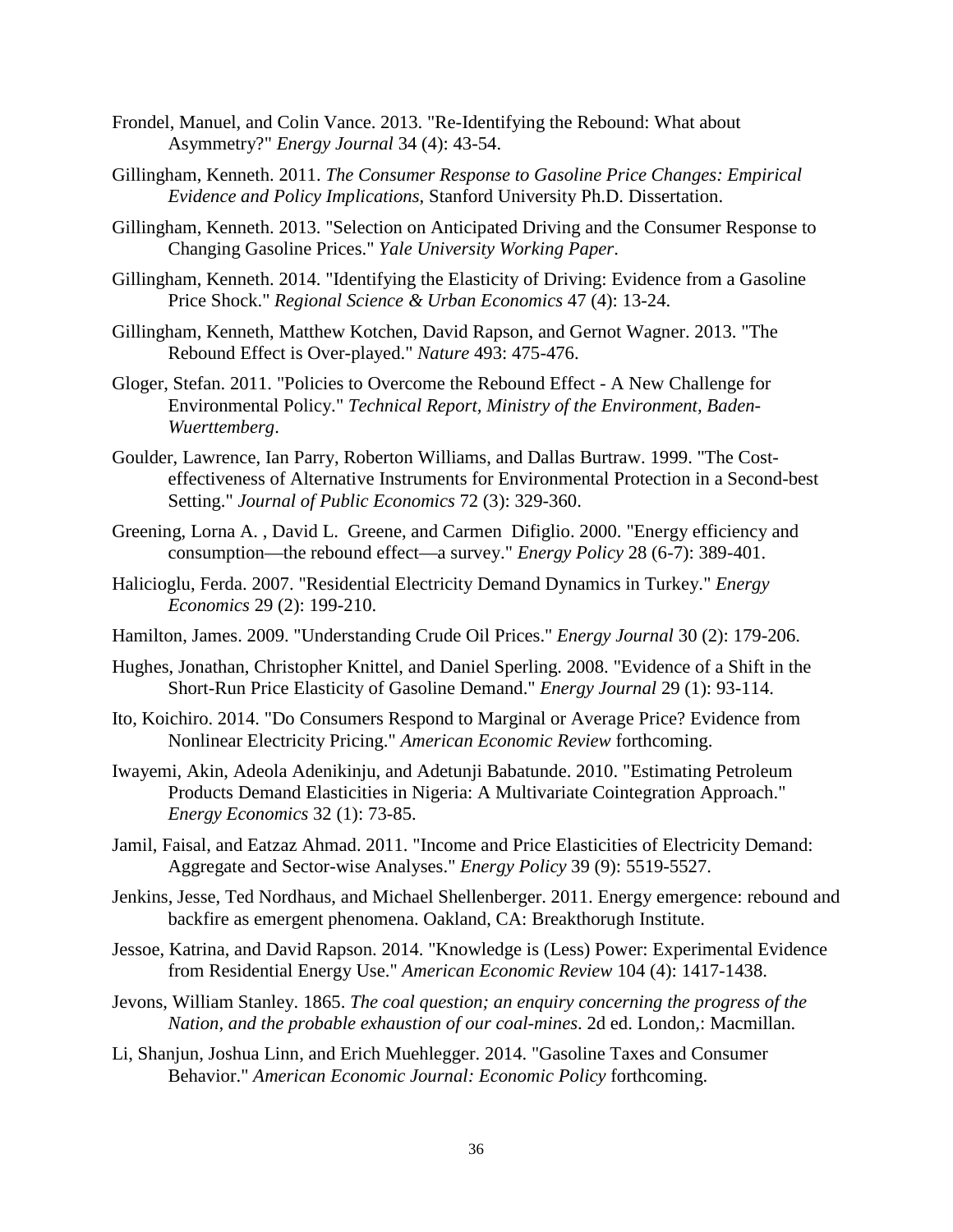- <span id="page-36-6"></span>Lin, C.-Y. Cynthia, and Jieyin Zeng. 2013. "The Elasticity of Demand for Gasoline in China." *Energy Policy* 59 (C): 189-197.
- <span id="page-36-3"></span>Linn, Joshua. 2013. "The Rebound Effect for Passenger Vehicles." *RFF Working Paper*.
- <span id="page-36-7"></span>Nahata, Babu, Alexei Izyumov, Vladimir Busygin, and Anna Mishura. 2007. "Application of the Ramsey Model in Transition Economy: A Russian Case Study." *Energy Economics* 29 (1): 105-125.
- <span id="page-36-8"></span>Ramanathan, Raj. 1999. "Short- and Long-run Elasticities of Gasoline Demand in India: An Empirical Analysis Using Co-Integration Techniques." *Energy Economics* 21 (4): 321- 330.
- <span id="page-36-11"></span>Ramey, Valerie. 2011. "Can Government Purchases Stimulate the Economy." *Journal of Economic Literature* 49 (3): 673-685.
- <span id="page-36-12"></span>Saunders, Harry. 1992. "The Khazzoom-Brookes Postulate and Neoclassical Growth." *Energy Journal* 13 (4): 131-148.
- <span id="page-36-14"></span>Saunders, Harry. 2013. "Historical Evidence for Energy Consumption Rebound in 30 US Sectors and a Toolkit for Rebound Analysts." *Technological Forecasting and Social Change* 80 (7): 1317-1330.
- <span id="page-36-9"></span>Sene, Seydina Ousmane. 2012. "Estimating the Demand for Gasoline in Developing Countries: Senegal." *Energy Economics* 34 (1): 189-194.
- <span id="page-36-5"></span>Small, Kenneth A., and Kurt van Dender. 2007. "Fuel Efficiency and Motor Vehicle Travel: The Declining Rebound Effect." *Energy Journal* 28 (1): 25-51.
- <span id="page-36-4"></span>Sorrell, Steve. 2007. "The Rebound Effect: An Assessment of the Evidence for Economy-wide Energy Savings from Improved Energy Efficiency." *UK Energy Research Center Report*.
- <span id="page-36-1"></span>Sorrell, Steve , and John Dimitropoulos. 2008. "The rebound effect: Microeconomic definitions, limitations and extensions." *Ecological Economics* 65 (3): 636-649.
- <span id="page-36-10"></span>Thiesen, J., T. Christensen, T. Kristensen, R. Andersen, B. Brunoe, T. Gregersen, M. Thrane, and B. Weidema. 2008. "Rebound Effects of Price Differences." *International Journal of Life Cycle Assessment* 13 (2): 104-114.
- <span id="page-36-0"></span>Thomas, Brinda A., and Ines L. Azevedo. 2013. "Estimating Direct and Indirect Rebound Effects for U.S. Households With Input-Output Analysis. Part 2: Simulation." *Ecological Economics* 86 (C): 188-198.
- <span id="page-36-13"></span>Tsao, Jeffrey, Harry Saunders, J. Randall Creighton, Michael Coltrin, and Jerry Simmons. 2010. "Solid-state Lighting: An Energy-economics Perspective." *Journal of Physics D: Applied Physics* 43: 1-17.
- <span id="page-36-15"></span>Turner, Karen. 2009. "Negative Rebound and Disinvestment Effects in Response to an Improvement in the UK Economy." *Energy Economics* 31 (5): 648-666.
- <span id="page-36-16"></span>van den Bergh, Jeroen. 2011. "Energy Conservation More Effective with Rebound Policy." *Environmental and Resource Economics* 48 (1): 43-58.
- <span id="page-36-2"></span>West, Sarah. 2004. "Distributional Effects of Alternative Vehicle Pollution Control Technologies." *Journal of Public Economics* 88 (3-4): 735-757.